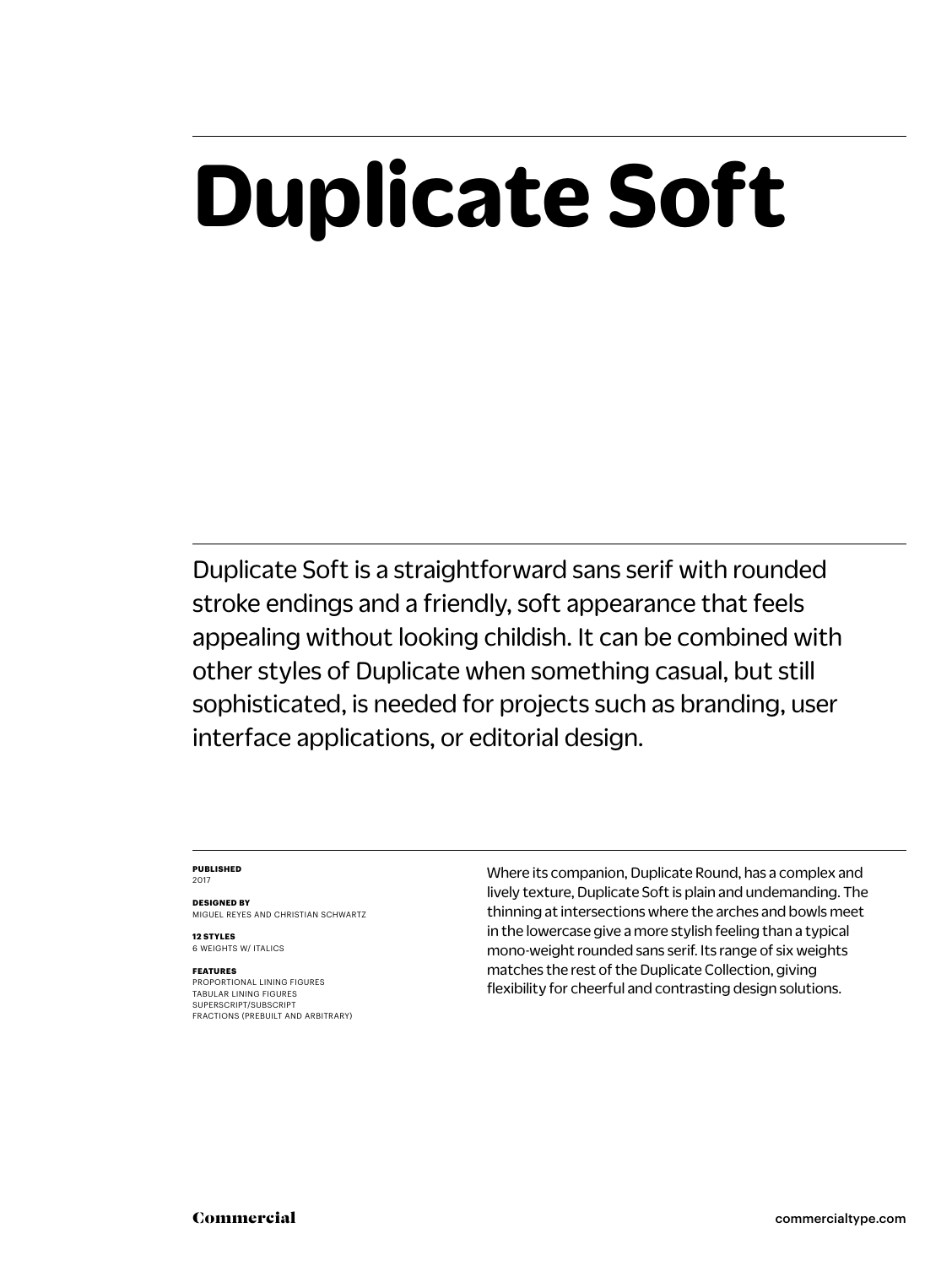Duplicate Soft Thin *Duplicate Soft Thin Italic* Duplicate Soft Light *Duplicate Soft Light Italic* Duplicate Soft Regular *Duplicate Soft Regular Italic* Duplicate Soft Medium *Duplicate Soft Medium Italic* **Duplicate Soft Bold** *Duplicate Soft Bold Italic* Duplicate Soft Black *Duplicate Soft Black Italic*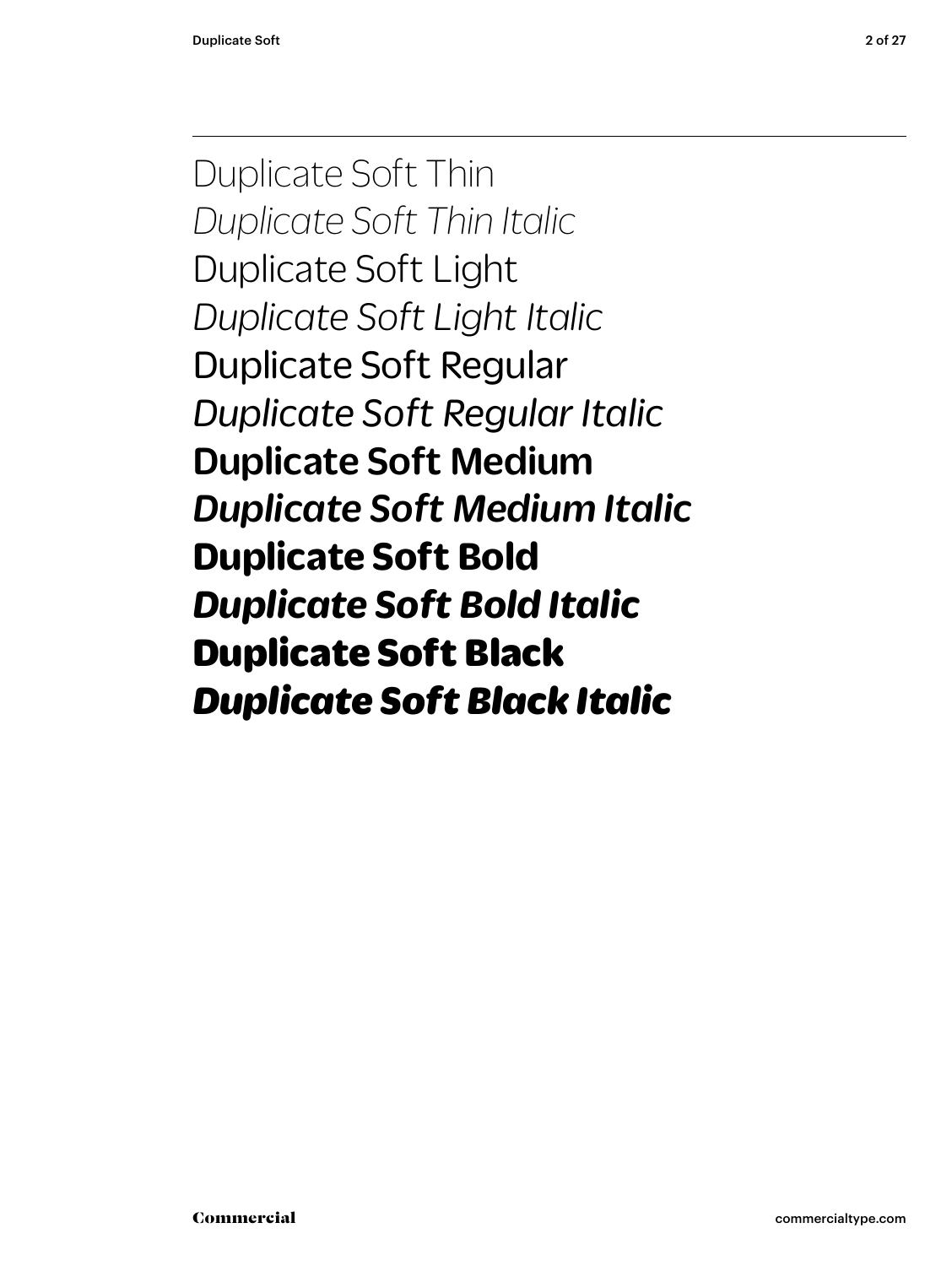# DILUNCURKAN Paleoecologista

DUPLICATE SOFT THIN, 70 PT

## *ÜHEKIHILISEKS Characterizings* DUPLICATE SOFT THIN ITALIC, 70 PT

## SYNONYMOUS Détérioreraient

DUPLICATE SOFT LIGHT, 70 PT

# *IMPOSSIBILITY* ccompanying

DUPLICATE SOFT LIGHT ITALIC, 70 PT [ALTERNATE g]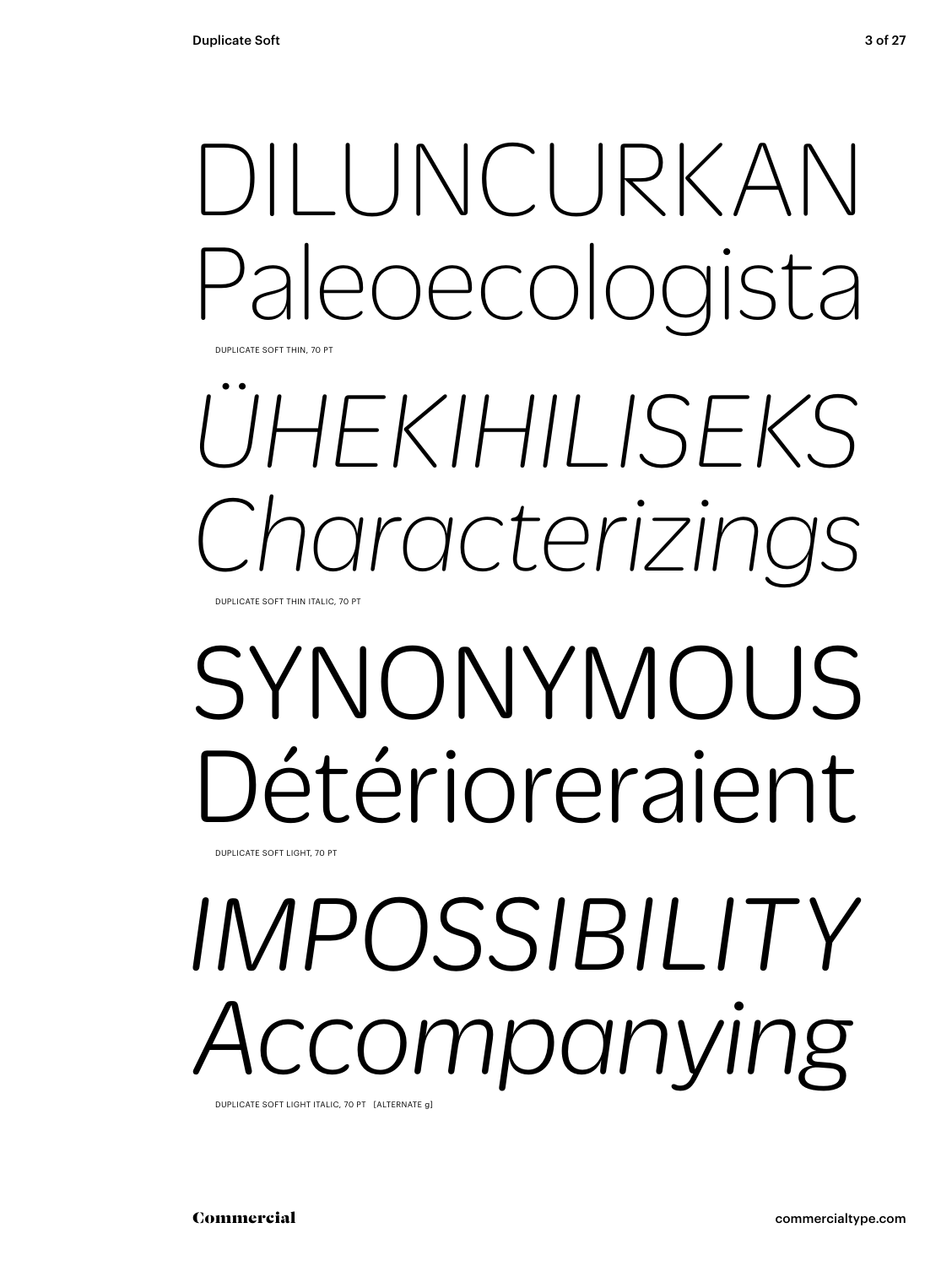## EXCEPTIONAL Reputationally DUPLICATE SOFT REGULAR, 70 PT [ALTERNATE a]

# *YÜZYILLARDA Formulaciones*

DUPLICATE SOFT REGULAR ITALIC, 70 PT

# AQUAMANILE Géométriques

DUPLICATE SOFT MEDIUM, 70 PT

### *BEACHFRONT Hagyományos* DUPLICATE SOFT MEDIUM ITALIC, 70 PT [ALTERNATE a g y]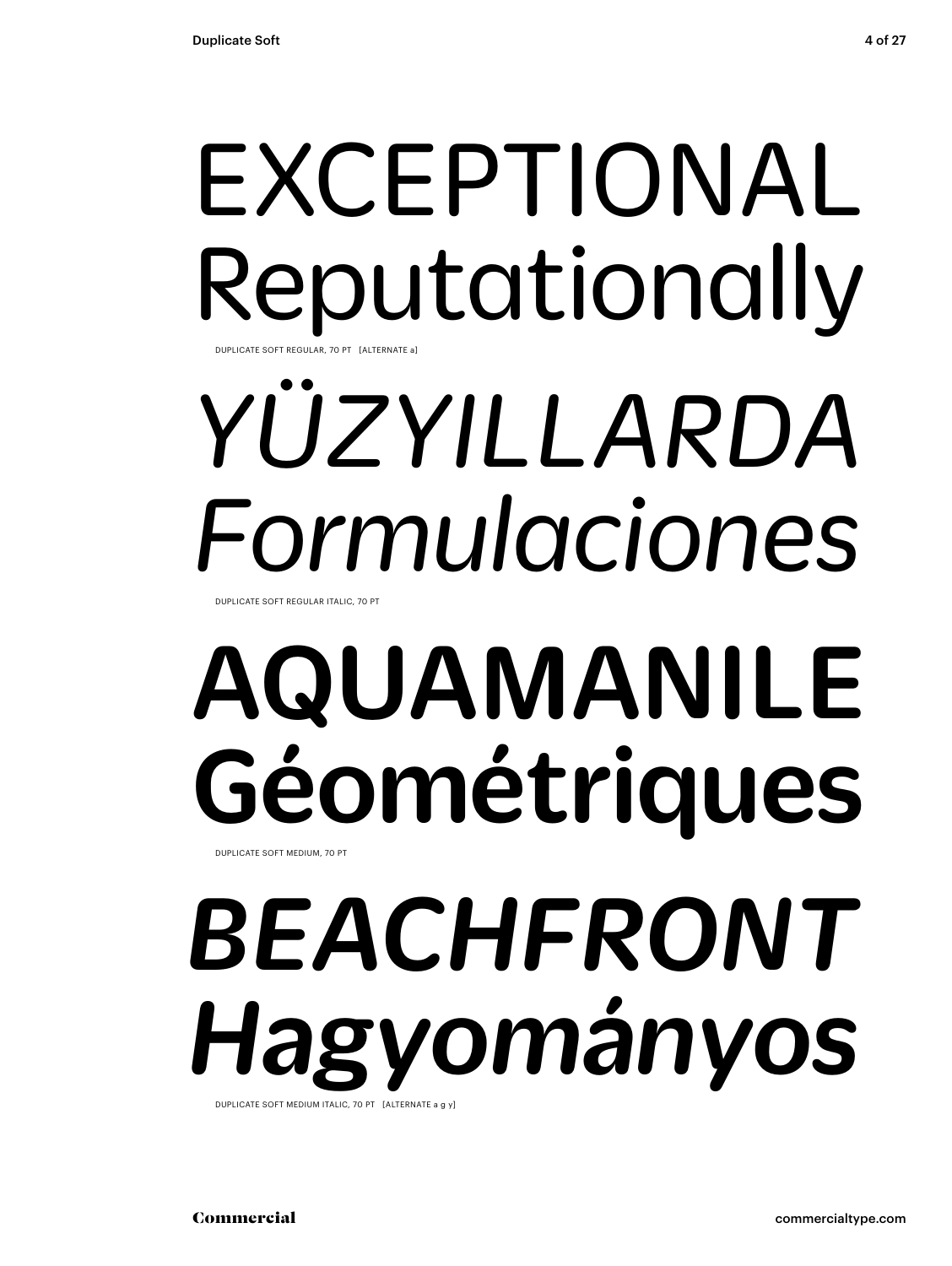## **SØLVGLITTER Chairmanship** DUPLICATE SOFT BOLD, 70 PT [ALTERNATE a]

# *MONOCOQUE Circumstance*

DUPLICATE SOFT BOLD ITALIC, 70 PT [ALTERNATE Q a]

## SEQUENCERS Transporting DUPLICATE SOFT BLACK, 70 PT [ALTERNATE g]

# *LAMPIONÓW Specializzate*

DUPLICATE SOFT BLACK ITALIC, 70 PT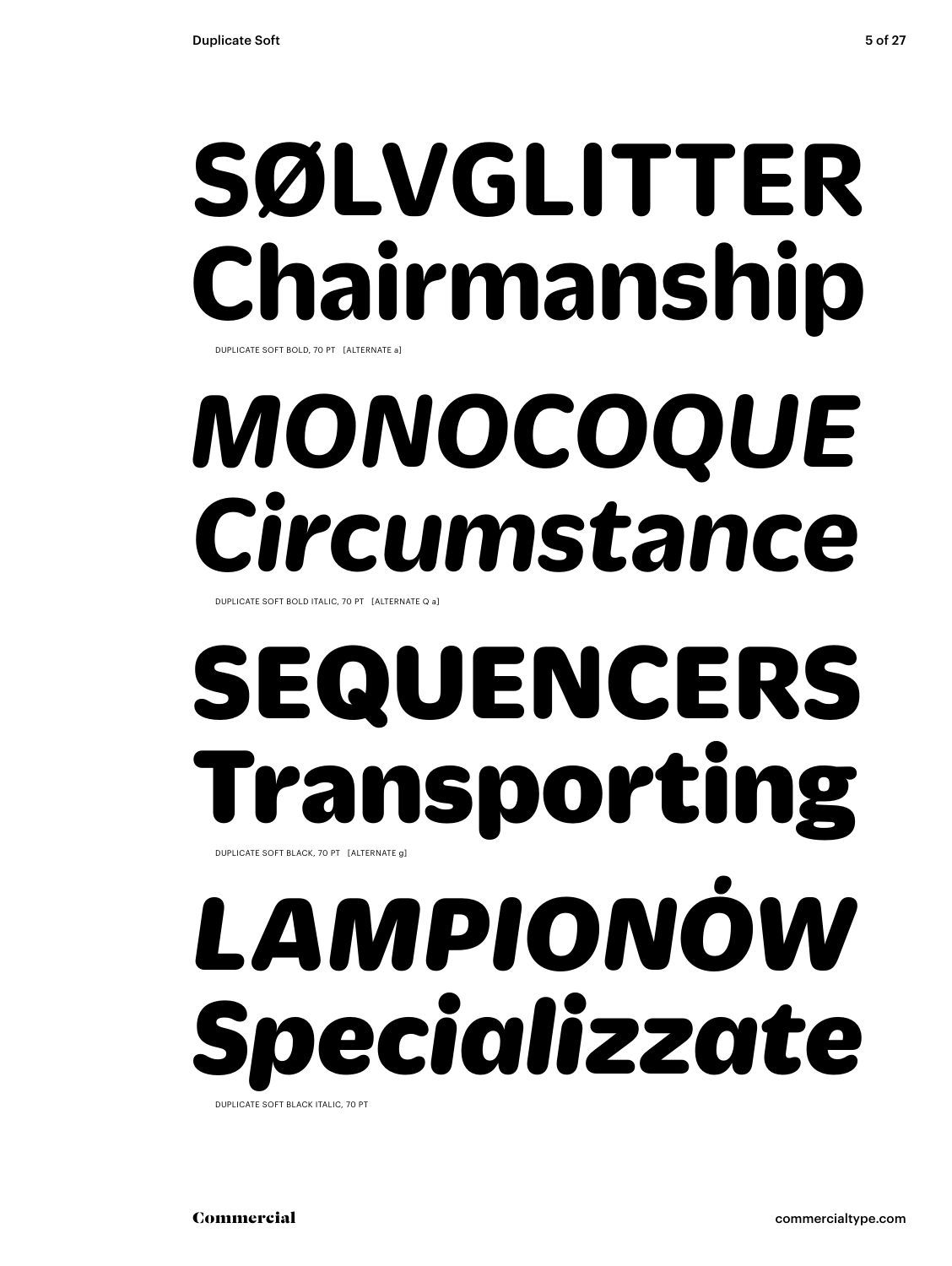Developing social condition RÓŻNORODNOŚĆ KULTUR The Fundamentals of Sport DUPLICATE SOFT THIN, 40 PT

*La plasmación de la realidad UNA GENUINA EXPRESIÓN Popular decorative addition* DUPLICATE SOFT THIN ITALIC, 40 PT [ALTERNATE a]

### Une réaction émotionnelle VORMEN EN OMTREKKEN Ancient French academies

DUPLICATE SOFT LIGHT, 40 PT [ALTERNATE a]

*Antikken naturfænomener VIRTUOSITY AS COLORIST Uncompromising assertion*

DUPLICATE SOFT LIGHT ITALIC, 40 PT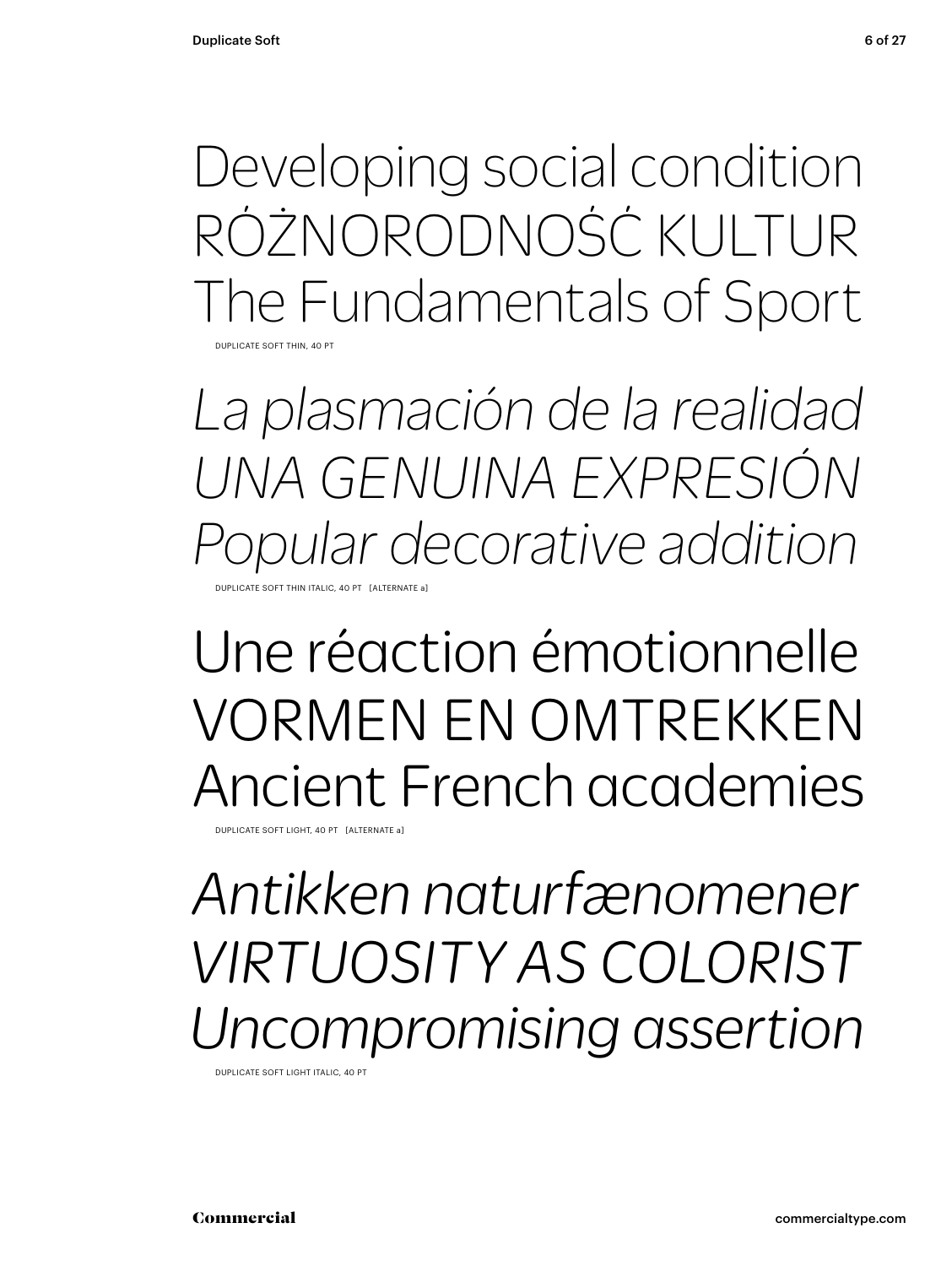### Značilne ekspresionistične SHEFFIELD IN LATE 1964 Enticing aroma of wisteria DUPLICATE SOFT REGULAR, 40 PT

*Ideals of natural simplicity NORTHERN EXTENSIONS Electromagnetic radiation*

DUPLICATE SOFT REGULAR ITALIC, 40 PT [ALTERNATE a]

### Con elementi fiamminghi GRAVITACIÓ UNIVERSAL Popularization of science

DUPLICATE SOFT MEDIUM, 40 PT [ALTERNATE a g]

### *Elsődlegesen szobrászat JEMNOZRNNÝ VÁPENEC În primă etapă a creației*

DUPLICATE SOFT MEDIUM ITALIC, 40 PT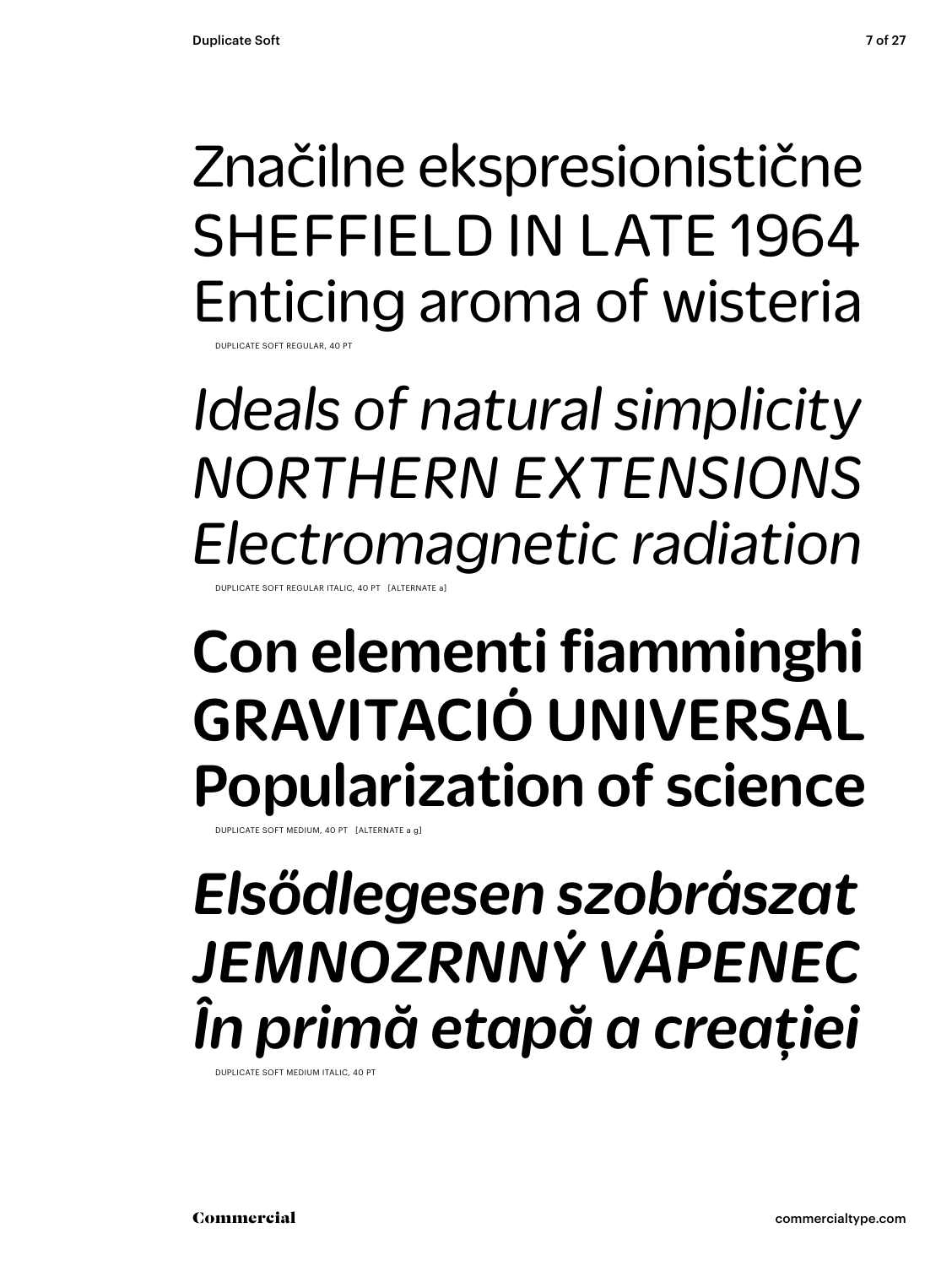### **A Century of Philosophy FOUNDING TRADITIONS Gjennom formuleringen** DUPLICATE SOFT BOLD, 40 PT

*Jis mokėsi architektūros LE VENT DU SUD-OUEST Panahon ng Pagkamula*

DUPLICATE SOFT BOLD ITALL

### Menetelmiään julkisiksi PRIMARY CONNECTION Revenues of £11,147,659

DUPLICATE SOFT BLACK, 40 PT [ALTERNATE 6 9]

### *Um astrónomo romano SCIENCE & LITERATURE 137 uninhabited islands*

DUPLICATE SOFT BLACK ITALIC, 40 PT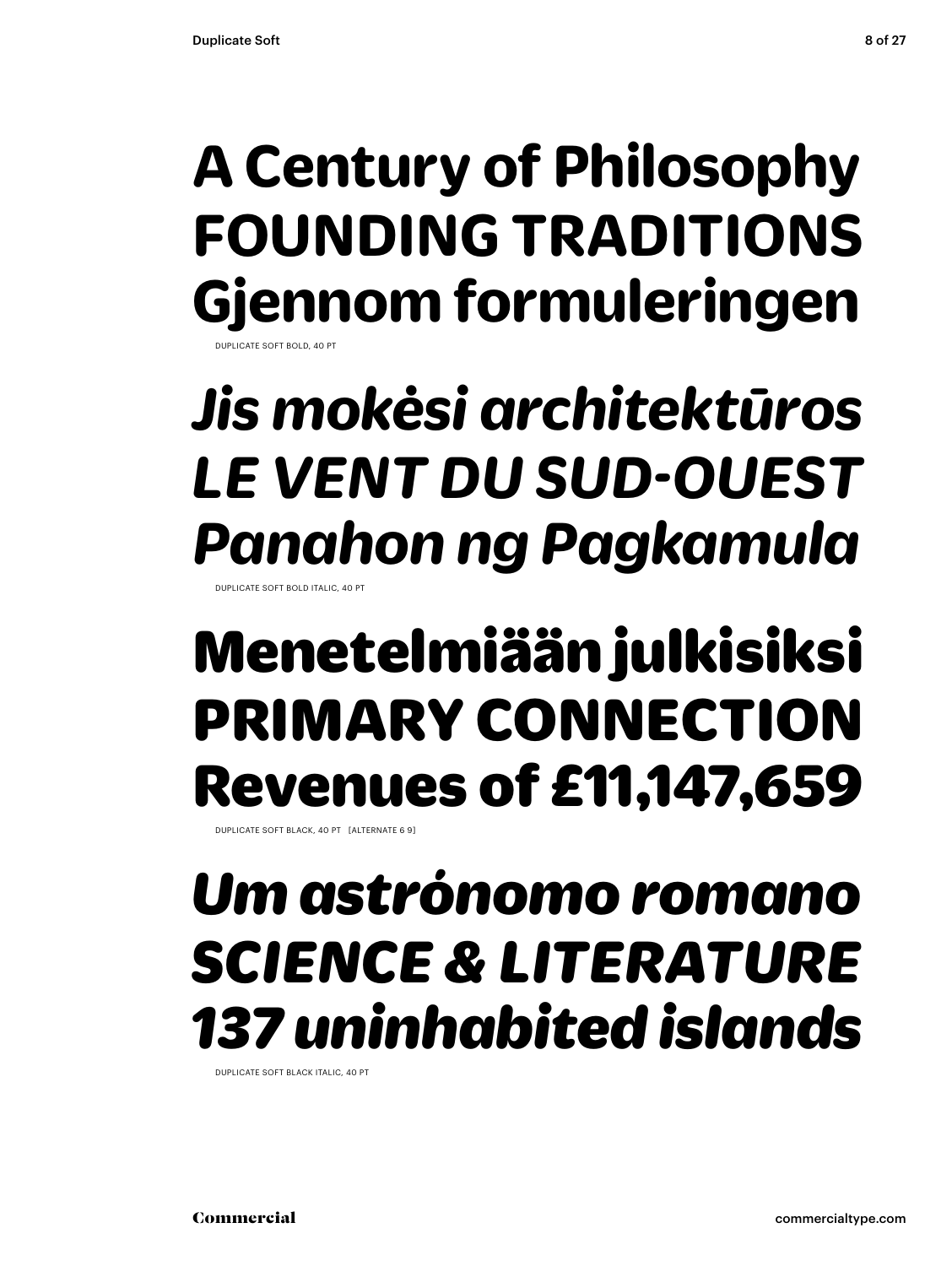HOEWEL HIJ IN 1907 ZIJN DIPLOMA HAALDE The 17 kilometer trek north to Cala del Carnaje *NO TRIVIALIZÁNDOLO NI SIMPLIFICÁNDOLO Modernist villa at the center of an ancient city* DUPLICATE SOFT THIN, THIN ITALIC, 24 PT

SARSEN'S NOVEL THEORY OF UTILIZATION Around the time of several earlier recordings *CHARAKTERISTIK VON SOULKOMPOSITION Yüzyılın yeni ve büyük entelektüel gelişmeleri*

DUPLICATE SOFT LIGHT, LIGHT ITALIC, 24 PT [ALTERNATE a]

SHE TRAINED LARGELY AS A DRAFTSMAN În miturile timpurii, acești zei au chiar puteri *THE ROYAL SOCIETY'S INITIAL FOUNDERS Exposeerden hun werk tussen 1874 en 1896*

DUPLICATE SOFT REGULAR, REGULAR ITALIC, 24 PT

VOKIEČIŲ EKSPRESIONIZMAS DAUG KUO Scholars arranged 400 types of silk books *KOJI SU SE TIJEKOM ŠEZDESETIH POPELI Sealed in 204 BCE under the Han dynasty*

DUPLICATE SOFT MEDIUM, MEDIUM ITALIC, 24 PT [ALTERNATE g y]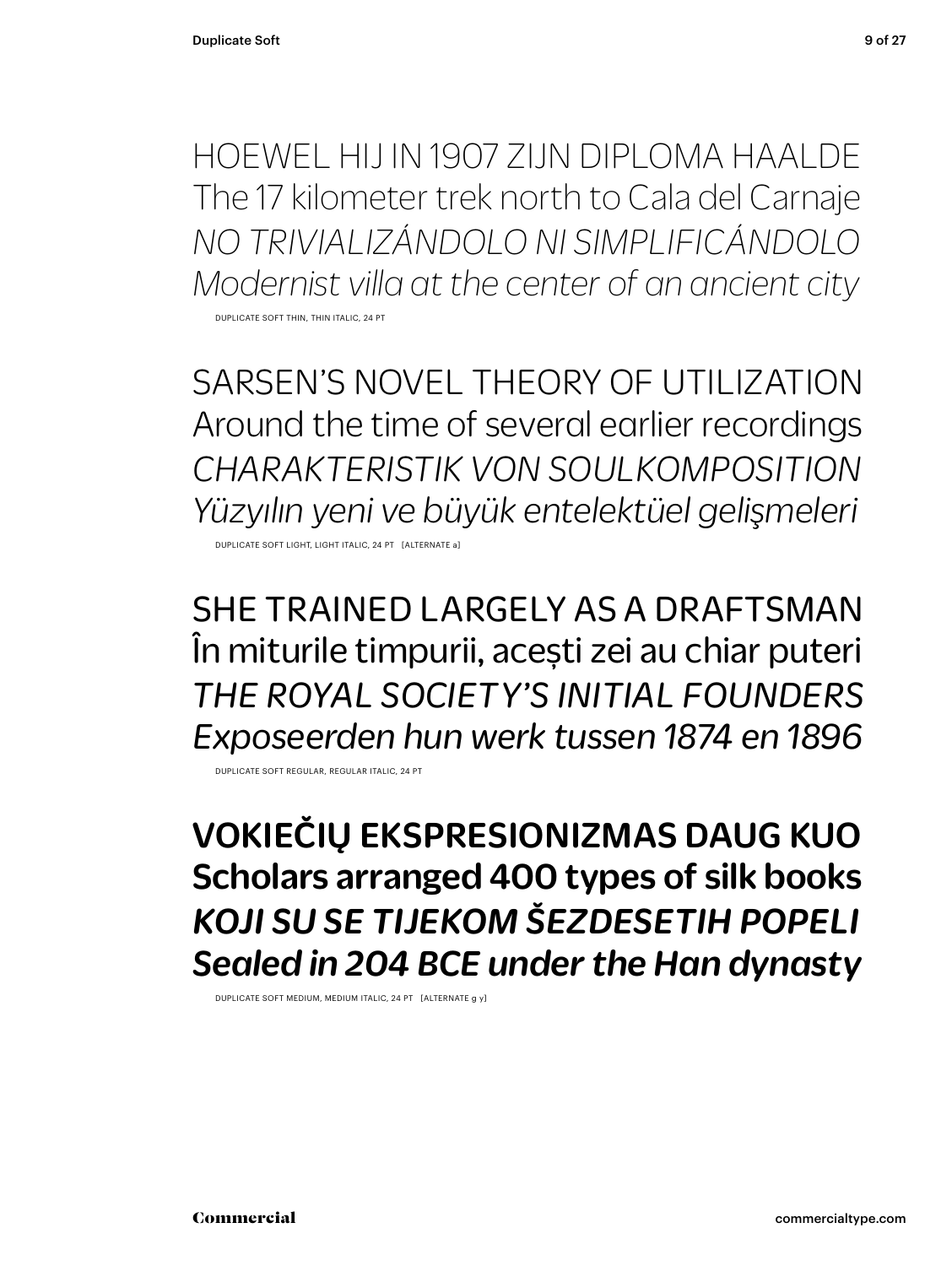### **214.53 NA KUWADRADO NG KILOMETRO Examine morphology & taxonomic traits** *EARLIEST-KNOWN EDITION FROM 9 BCE The exact dates of the school's founding*

DUPLICATE SOFT BOLD, BOLD ITALIC, 24 PT

### COMMON MAINLY IN FUNGI & ANIMALS Einnig skrifaði hann mjög efnismikið rit *POZNATKY ČLENŮ JSOU OD ROKU 2007 Some characters used in the later texts*

DUPLICATE SOFT BLACK, BLACK ITALIC, 24 PT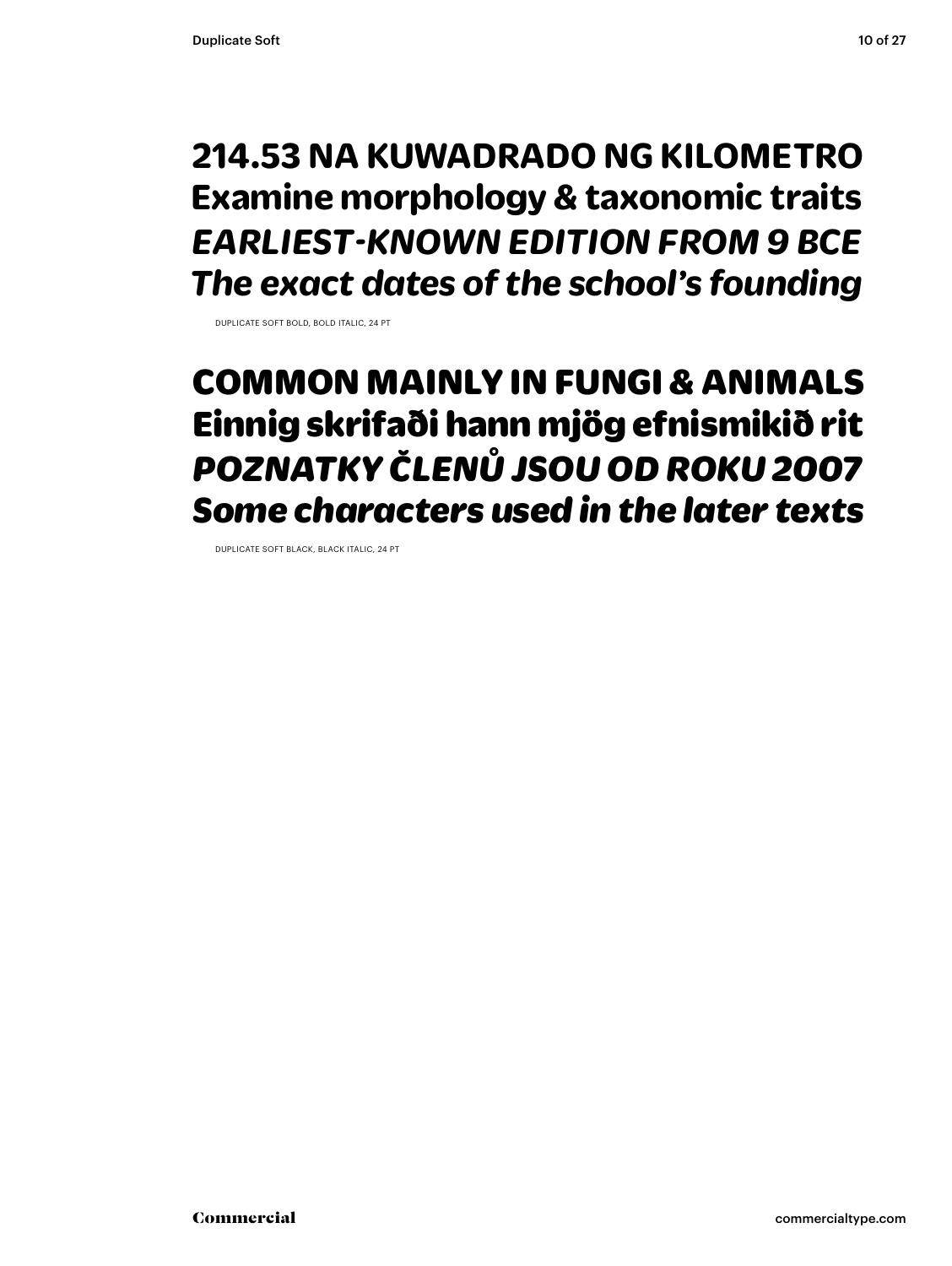IŻ-ŻAGĦŻUGĦ FRANCISCO KIEN STUDENT TA' JOSÉ LUZÁN Archive the interactions & relationships between phenomena *LIN'S SUCCESSFUL CAREER AS PHYSICIAN & PHILOSOPHER The myriad city-states within Greece formed into two leagues* DUPLICATE SOFT THIN, THIN ITALIC, 18 PT

HANS FØRSTE VIRKELIGE ARKITEKTONISKE ARBEJDE VAR Határvonalakkal vagy egyszerűen az elnevezésével közvetíti *THEIR FIRM RECORDED SALES OF £434.9 MILLION IN 1985 By the 1890s over 145,000 gallons of whisky were produced* DUPLICATE SOFT LIGHT, LIGHT ITALIC, 18 PT [ALTERNATE y]

PRIME EXAMPLES OF SCOTS BARONIAL ARCHITECTURE By 1712, Queen Anne had amassed sundry ladies in waiting *GRAZIE ALL'ILLUMINATO REGNO DI CARLO II DI SPAGNA Félagið telur nú rúmlega 11500 félagsmenn sem hafa leyfi* DUPLICATE SOFT REGULAR, REGULAR ITALIC, 18 PT [ALTERNATE g]

BEYOND THE CAPACITY OF ITS LIMITED ARABLE LAND Independentemente da designação específica do posto *OFICJALNE POCZĄTKI DESTYLARNI DATOWANE SĄ NA Zurückzuführen ist dieses Experiment nicht zuletzt auf*

DUPLICATE SOFT MEDIUM, MEDIUM ITALIC, 18 PT

**EVALUATING HUNDREDS OF CANDIDATES ANNUALLY La distillerie a été fondée en 1824 sur un site choisi par** *ALLOCATED AN ADDITIONAL \$17.5 BILLION SECURITY Saliyané pangertèn kasebut ana uga pangertèn èlmu*

DUPLICATE SOFT BOLD, BOLD ITALIC, 18 PT

THE PENDARVESES LIVED NEAR GROSCROW CASTLE En dekorasjonsteknikk der motiver rives eller klippe *TURUSSA YRITYKSELLÄ ON OMA TUOTANTOLAITOS El edicto de la Bula de Oro de 1356 fue la constitución* 

DUPLICATE SOFT BLACK, BLACK ITALIC, 18 PT [ALTERNATE a]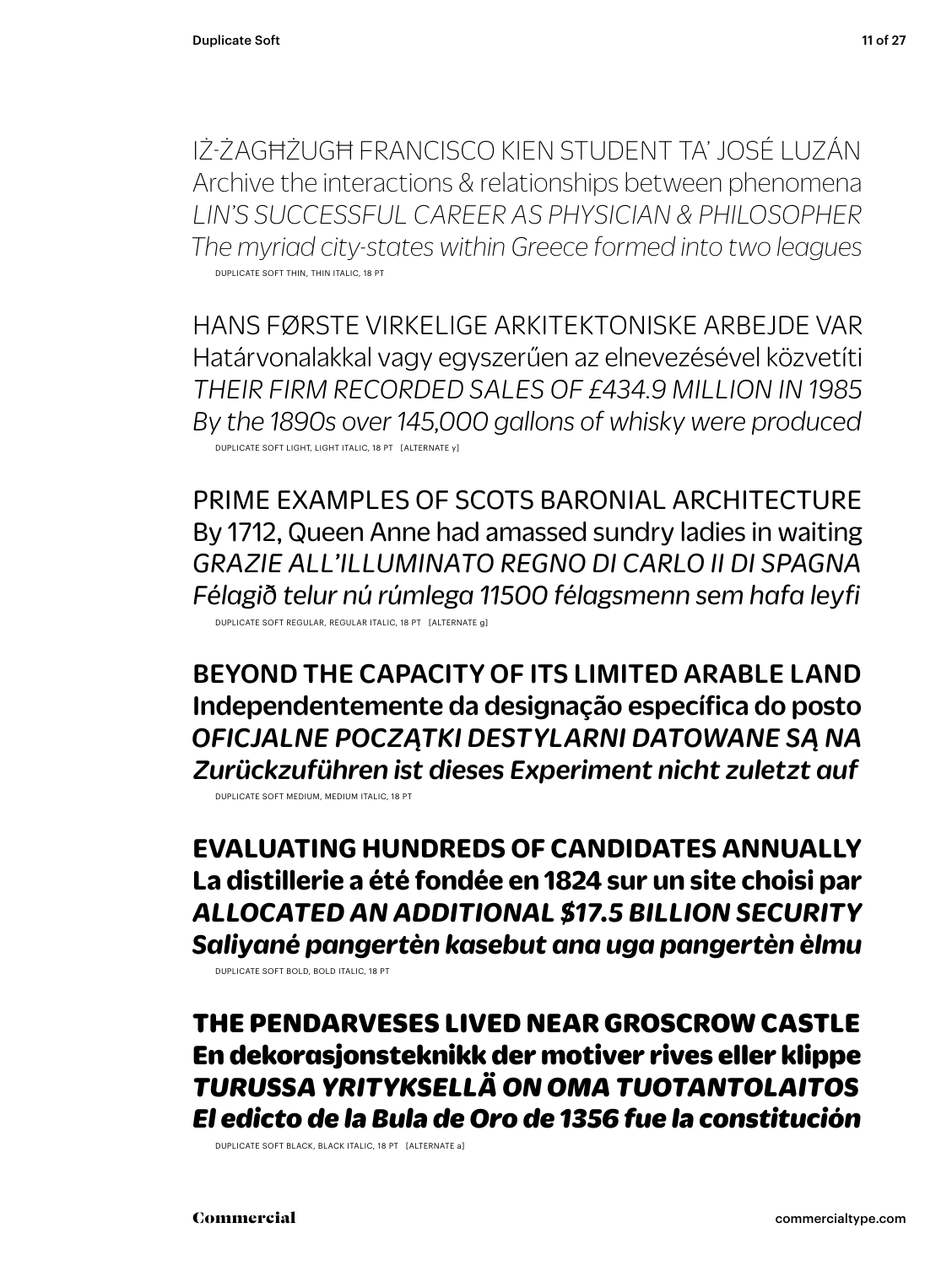### Electrophysiologic DUPLICATE SOFT THIN, 60 PT

Reprezentujących DUPLICATE SOFT LIGHT, 60 PT

Instrumentations DUPLICATE SOFT REGULAR, 6

## Correspondence

DUPLICATE SOFT MEDIUM, 60 PT

## **Enthusiastically**

DUPLICATE SOFT BOLD, 60 PT [ALTERNATE a y]

# Modernizavimą

DUPLICATE SOFT BLACK, 60 PT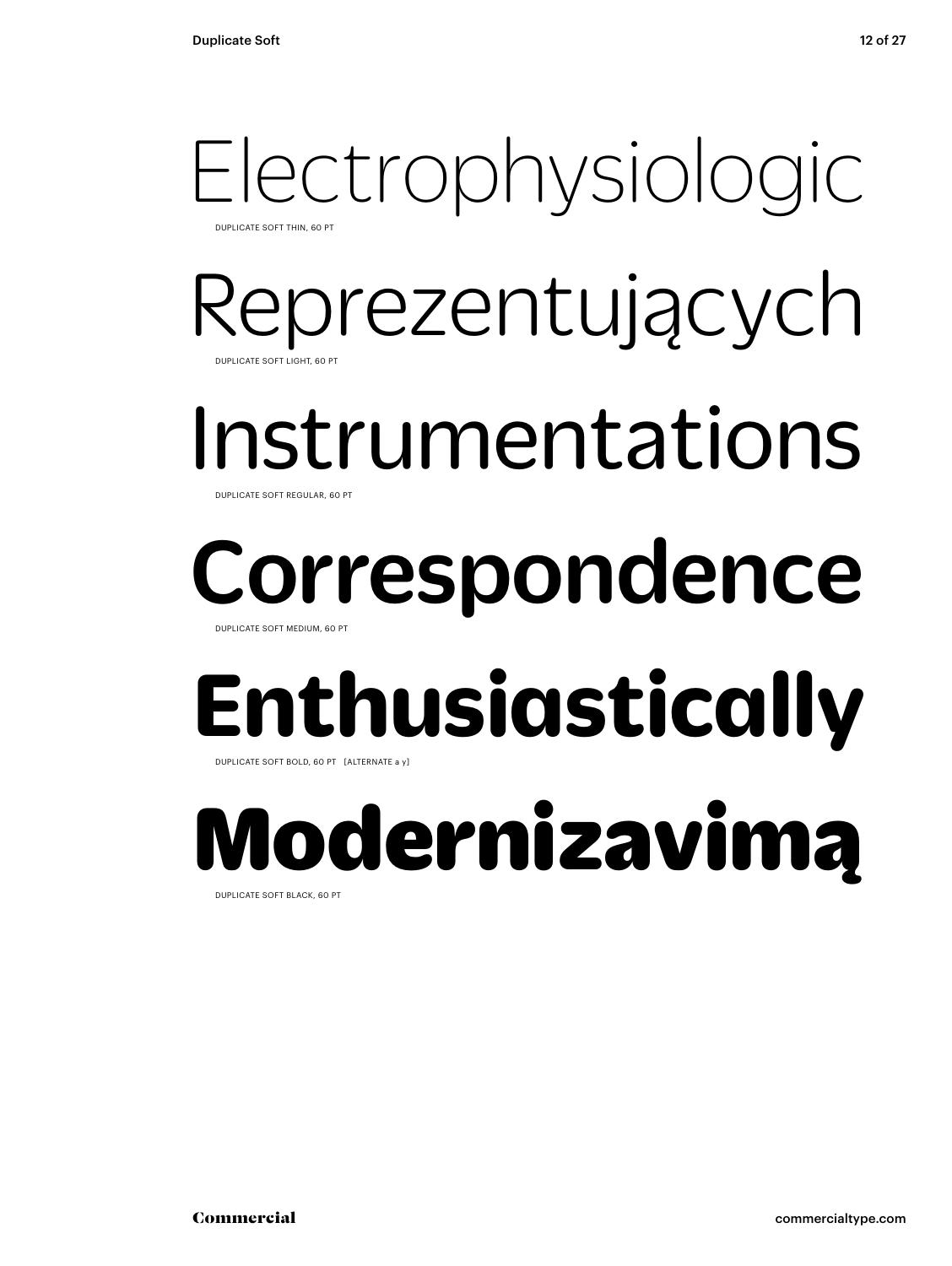

DUPLICATE SOFT THIN ITALIC, 60 PT

### *Cytoarchitectonic*  DUPLICATE SOFT LIGHT ITALIC, 60 PT

*Biogeochemically* DUPLICATE SOFT REGULAR ITALIC, 60 PT [ALTERNATE a g y]

# *Pseudepigrapha*

DUPLICATE SOFT MEDIUM ITALIC, 60 PT

## *Contemporânea*

DUPLICATE SOFT BOLD ITALIC, 60 PT [ALTERNATE a]

*Schauspielhaus* DUPLICATE SOFT BLACK ITALIC, 60 PT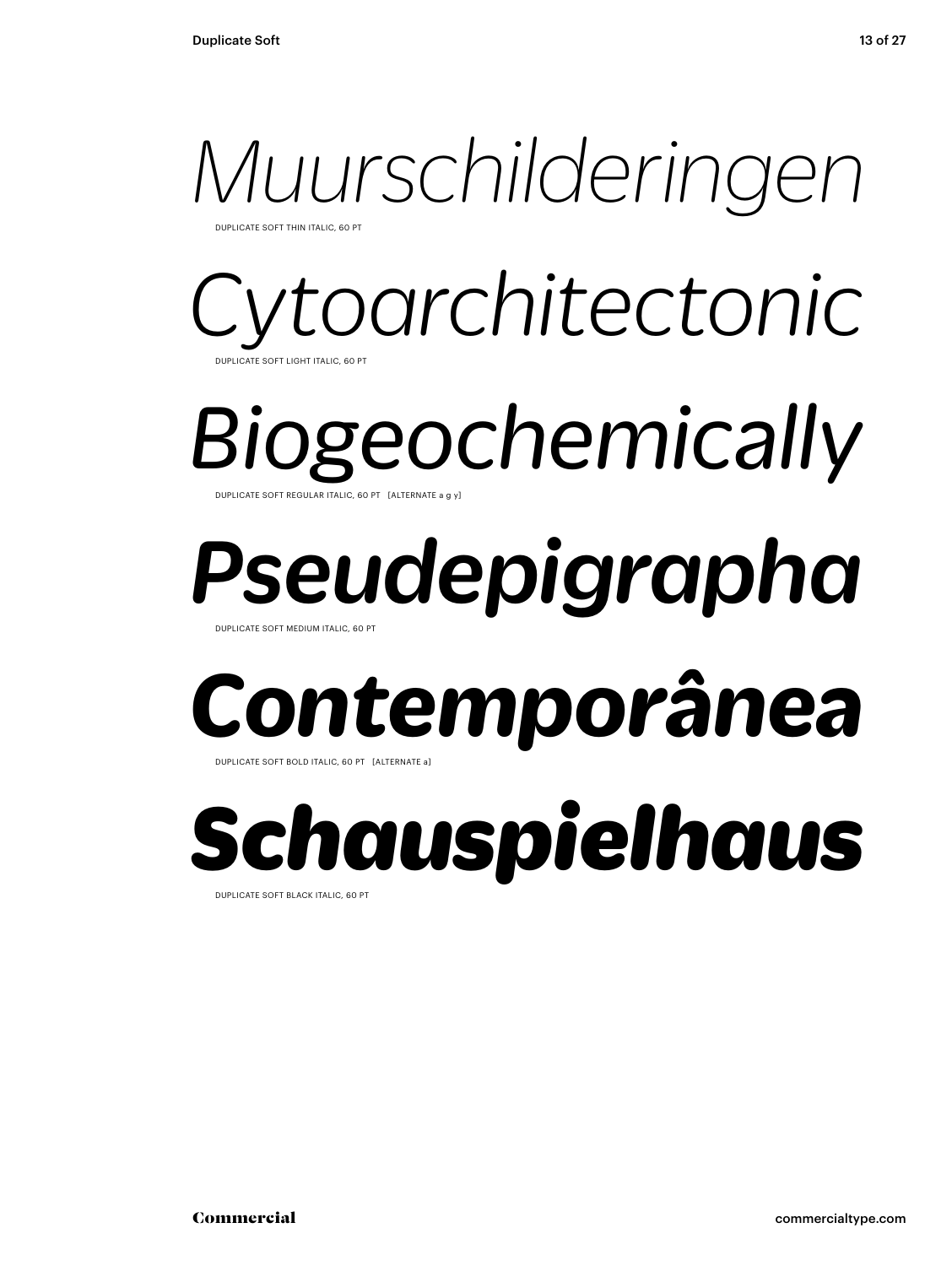REGULAR ALL CAPS

PROPORTIONAL OLDSTYLE FIGURES

REGULAR ITALIC

REGULAR

BOLD

DUPLICATE SOFT REGULAR, REGULAR ITALIC, BOLD, 16/19 PT

THE SPANISH WAR, which began in 1739, and the French war which soon followed it occasioned further increase of the debt, which, on the 31st of December 1748, after it had been concluded by the **Treaty of Aix-la-Chapelle,** amounted to £78,293,313. The most profound peace of the seventeen years of continuance had taken no more than £8,328,354 from it. A war of less than nine years' continuance added £31,338,689 to it (Refer to James Postlethwaite's *History of the Public Revenue*). During the administration of Mr. Pelham, the interest of the public debt was reduced from 4% to 3%; or at least measures were taken for reducing it, from four to three per cent; **the sinking fund** was increased, and some part of the public debt was paid off. In 1755, before the breaking out of the late war, the funded debt of Great Britain amounted to £72,289,673. On the 5th of January 1763, at the conclusion of the peace, the funded debt amounted to £122,603,336. The unfunded debt has been stated at £13,927,589. But the expense occasioned by the war did not end with the conclusion of the peace, so that though, on the 5th of January 1764, the funded debt was increased (partly by a new loan, and partly by funding a part of the unfunded debt) to £129,586,78, there still remained (according to the very well informed author of *Considerations on the Trade and Finances of Great Britain*) an unfunded debt which was brought to account in that and the follow-

BOLD

REGULAR ITALIC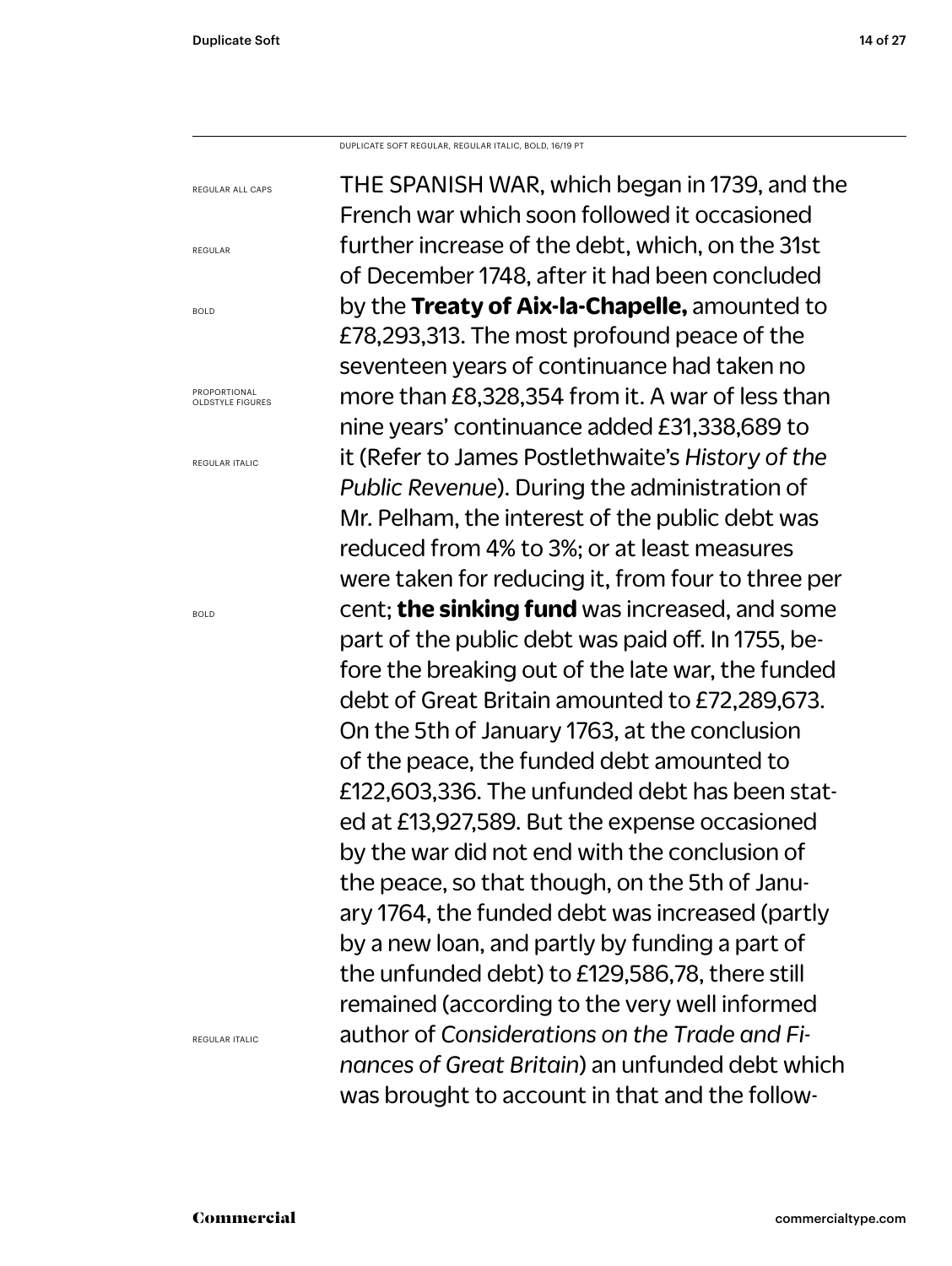THE OLD ENGLISH EAST INDIA COMPANY was

established in 1600 and granted a Royal Charter by Queen Elizabeth. In the first twelve voyages which they fitted out for India, they appear to have traded mainly in *cotton, silk, indigo dye, salt, saltpetre, tea and opium*. In 1612, they united into a joint stock. Their charter was exclusive, and though not confirmed by Act of Parliament, was in those days supposed to convey a real exclusive privilege.

### Exclusive privilege of the Royal Charter

For many years, therefore, they were not much disturbed by interlopers. Their capital, which never exceeded £744,000, and of which £50 was a share, was not so exorbitant, nor their dealings that extensive, as to afford either a pretext for gross negligence and profusion, or a cover to gross malversation. Notwithstanding some extraordinary losses, occasioned partly by the malice of the Dutch East India Company, and partly by other accidents, they carried on for many years a successful trade. But in process of time, when the principles of liberty were better understood, it became every day more and more doubtful how far a Royal Charter, not confirmed by *Act of Parliament*, could convey an exclusive privilege. Upon all these questions the decisions of the courts of justice were not uniform, but varied with the authority of government and the humours of the times.

### Outside Influences on the Company

Interlopers multiplied upon them, and towards the end of the reign of Charles II, through the whole of that of James II and during a part of that of William III, reduced them to great distress. In 1698, a proposal was made to Parliament of advancing two millions to government at eight per cent, provided the subscribers were erected into a new East India Company with exclusive privileges. The old East India Company offered seven hundred thousand pounds, nearly the amount of their capital, at four per cent upon the same conditions. But such was at that time the state of public credit, that it was more convenient for government to borrow two millions at eight per cent than seven hundred thousand pounds at four. The proposal of the new subscribers was accepted, and a new East India Company established in consequence. The old East India Company, however, had a right to continue their trade till 1701. They had, at the same time, in the name of their treasurer, subscribed, very art-

DUPLICATE SOFT LIGHT, LIGHT ITALIC, MEDIUM, 10/12 PT DUPLICATE SOFT REGULAR, REGULAR ITALIC, BOLD, 10/12 PT

THE OLD ENGLISH EAST INDIA COMPANY was established in 1600 and granted a Royal Charter by Queen Elizabeth. In the first twelve voyages which they fitted out for India, they appear to have traded mainly in *cotton, silk, indigo dye, salt, saltpetre, tea and opium*. In 1612, they united into a joint stock. Their charter was exclusive, and though not confirmed by Act of Parliament, was in those days supposed to convey a real exclusive privilege.

### **Exclusive privilege of the Royal Charter**

For many years, therefore, they were not much disturbed by interlopers. Their capital, which never exceeded £744,000, and of which £50 was a share, was not so exorbitant, nor their dealings that extensive, as to afford either a pretext for gross negligence and profusion, or a cover to gross malversation. Notwithstanding some extraordinary losses, occasioned partly by the malice of the Dutch East India Company, and partly by other accidents, they carried on for many years a successful trade. But in process of time, when the principles of liberty were better understood, it became every day more and more doubtful how far a Royal Charter, not confirmed by *Act of Parliament*, could convey an exclusive privilege. Upon all these questions the decisions of the courts of justice were not uniform, but varied with the authority of government and the humours of the times.

### **Outside Influences on the Company**

Interlopers multiplied upon them, and towards the end of the reign of Charles II, through the whole of that of James II and during a part of that of William III, reduced them to great distress. In 1698, a proposal was made to Parliament of advancing two millions to government at eight per cent, provided the subscribers were erected into a new East India Company with exclusive privileges. The old East India Company offered seven hundred thousand pounds, nearly the amount of their capital, at four per cent upon the same conditions. But such was at that time the state of public credit, that it was more convenient for government to borrow two millions at eight per cent than seven hundred thousand pounds at four. The proposal of the new subscribers was accepted, and a new East India Company established in consequence. The old East India Company, however, had a right to continue their trade till 1701. They had, at the same time, in the name of their treasurer, subscribed, very art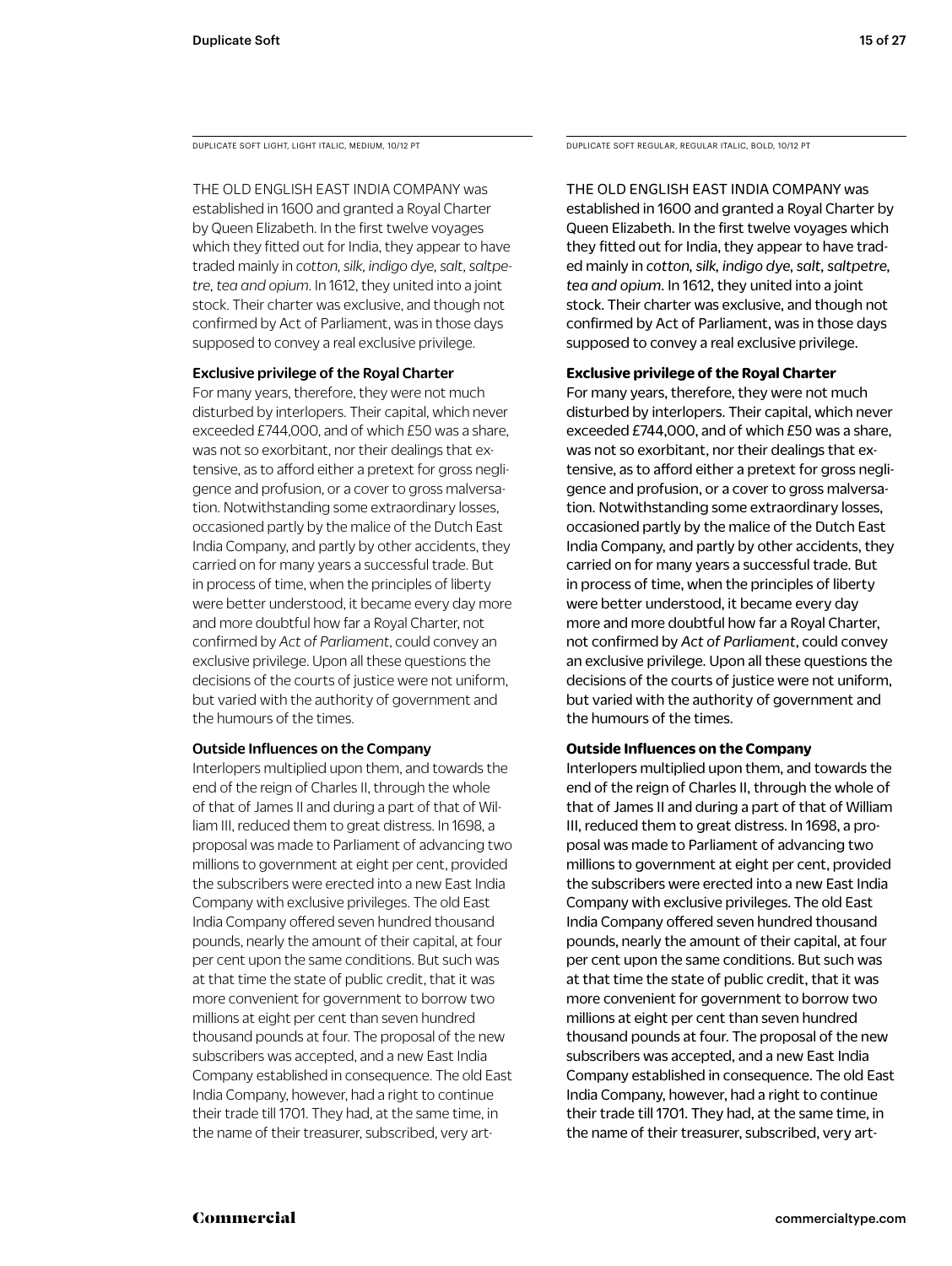DUPLICATE SOFT MEDIUM, MEDIUM ITALIC, BLACK, 10/12 PT DUPLICATE SOFT BOLD, BOLD ITALIC, 10/12 PT

THE OLD ENGLISH EAST INDIA COMPANY was established in 1600 and granted a Royal Charter by Queen Elizabeth. In the first twelve voyages which they fitted out for India, they appear to have traded mainly in *cotton, silk, indigo dye, salt, saltpetre, tea and opium*. In 1612, they united into a joint stock. Their charter was exclusive, and though not confirmed by Act of Parliament, was in those days supposed to convey a real exclusive privilege.

Exclusive privilege of the Royal Charter For many years, therefore, they were not much disturbed by interlopers. Their capital, which never exceeded £744,000, and of which £50 was a share, was not so exorbitant, nor their dealings that extensive, as to afford either a pretext for gross negligence and profusion, or a cover to gross malversation. Notwithstanding some extraordinary losses, occasioned partly by the malice of the Dutch East India Company, and partly by other accidents, they carried on for many years a successful trade. But in process of time, when the principles of liberty were better understood, it became every day more and more doubtful how far a Royal Charter, not confirmed by *Act of Parliament*, could convey an exclusive privilege. Upon all these questions the decisions of the courts of justice were not uniform, but varied with the authority of government and the humours of the times.

### Outside Influences on the Company

Interlopers multiplied upon them, and towards the end of the reign of Charles II, through the whole of that of James II and during a part of that of William III, reduced them to great distress. In 1698, a proposal was made to Parliament of advancing two millions to government at eight per cent, provided the subscribers were erected into a new East India Company with exclusive privileges. The old East India Company offered seven hundred thousand pounds, nearly the amount of their capital, at four per cent upon the same conditions. But such was at that time the state of public credit, that it was more convenient for government to borrow two millions at eight per cent than seven hundred thousand pounds at four. The proposal of the new subscribers was accepted, and a new East India Company established in consequence. The old East India Compa-

**THE OLD ENGLISH EAST INDIA COMPANY was established in 1600 and granted a Royal Charter by Queen Elizabeth. In the first twelve voyages which they fitted out for India, they appear to have traded mainly in** *cotton, silk, indigo dye, salt, saltpetre, tea and opium***. In 1612, they united into a joint stock. Their charter was exclusive, and though not confirmed by Act of Parliament, was in those days supposed to convey a real exclusive privilege.** 

*Exclusive privilege of the Royal Charter* **For many years, therefore, they were not much disturbed by interlopers. Their capital, which never exceeded £744,000, and of which £50 was a share, was not so exorbitant, nor their dealings that extensive, as to afford either a pretext for gross negligence and profusion, or a cover to gross malversation. Notwithstanding some extraordinary losses, occasioned partly by the malice of the Dutch East India Company, and partly by other accidents, they carried on for many years a successful trade. But in process of time,** 

DUPLICATE SOFT BLACK, BLACK ITALIC, 10/12 PT

THE OLD ENGLISH EAST INDIA COMPANY was established in 1600 and granted a Royal Charter by Queen Elizabeth. In the first twelve voyages which they fitted out for India, they appear to have traded mainly in *cotton, silk, indigo dye, salt, saltpetre, tea and opium*. In 1612, they united into a joint stock. Their charter was exclusive, and though not confirmed by Act of Parliament, was in those days supposed to convey a real exclusive privilege.

*Exclusive privilege of the Royal Charter* For many years, therefore, they were not much disturbed by interlopers. Their capital, which never exceeded £744,000, and of which £50 was a share, was not so exorbitant, nor their dealings that extensive, as to afford either a pretext for gross negligence and profusion, or a cover to gross malversation. Notwithstanding some extraordinary losses, occasioned partly by the malice of the Dutch East India Company, and partly by other accidents, they carried on for many years a successful trade. But in pro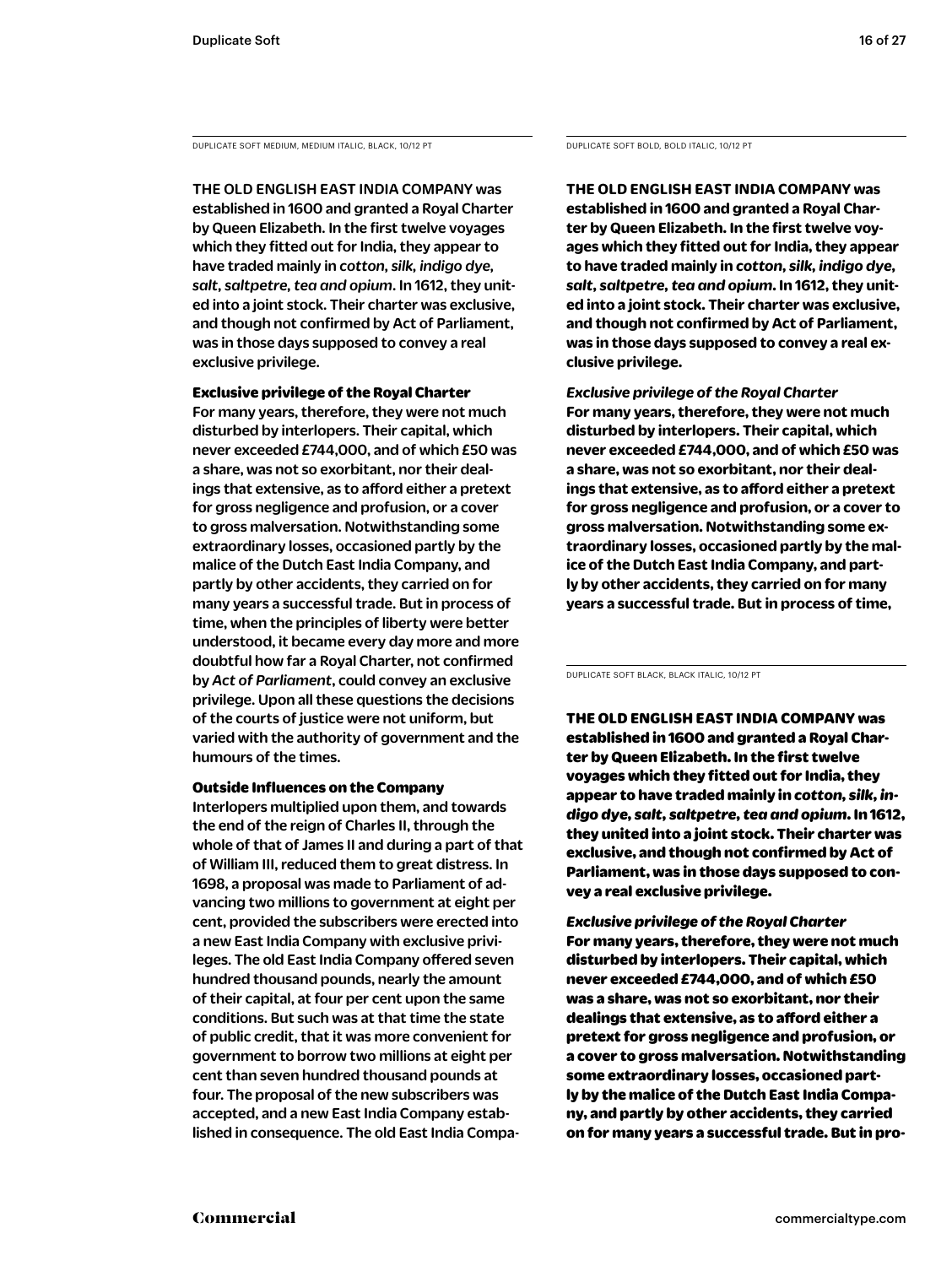DUPLICATE SOFT REGULAR, REGULAR ITALIC, BOLD, 10/12 PT [NO ALTERNATES]

THE OLD ENGLISH EAST INDIA COMPANY was established in 1600 and granted a Royal Charter by Queen Elizabeth. In the first twelve voyages which they fitted out for India, they appear to have traded mainly in *cotton, silk, indigo dye, salt, saltpetre, tea and opium*. In 1612, they united into a joint stock. Their charter was exclusive, and though not confirmed by Act of Parliament, was in those days supposed to convey a real exclusive privilege.

### **Exclusive privilege of the Royal Charter**

For many years, therefore, they were not much disturbed by interlopers. Their capital, which never exceeded £744,000, and of which £50 was a share, was not so exorbitant, nor their dealings that extensive, as to afford either a pretext for gross negligence and profusion, or a cover to gross malversation. Notwithstanding some extraordinary losses, occasioned partly by the malice of the Dutch East India Company, and partly by other accidents, they carried on for many years a successful trade. But in process of time, when the principles of liberty were better understood, it became every day more and more doubtful how far a Royal Charter, not confirmed by *Act of Parliament*, could convey an exclusive privilege. Upon all these questions the decisions of the courts of justice were not uniform, but varied with the authority of government and the humours of the times.

### **Outside Influences on the Company**

Interlopers multiplied upon them, and towards the end of the reign of Charles II, through the whole of that of James II and during a part of that of William III, reduced them to great distress. In 1698, a proposal was made to Parliament of advancing two millions to government at eight per cent, provided the subscribers were erected into a new East India Company with exclusive privileges. The old East India Company offered seven hundred thousand pounds, nearly the amount of their capital, at four per cent upon the same conditions. But such was at that time the state of public credit, that it was more convenient for government to borrow two millions at eight per cent than seven hundred thousand pounds at four. The proposal of the new subscribers was accepted, and a new East India Company established in consequence. The old East India Company, however, had a right to continue their trade till 1701. They had, at the same time, in the name of their treasurer, subscribed, very artDUPLICATE SOFT REGULAR, REGULAR ITALIC, BOLD, 10/12 PT [ALTERNATE Q a g y 6 9]

THE OLD ENGLISH EAST INDIA COMPANY was established in 1600 and granted a Royal Charter by Queen Elizabeth. In the first twelve voyages which they fitted out for India, they appear to have traded mainly in *cotton, silk, indigo dye, salt, saltpetre, tea and opium*. In 1612, they united into a joint stock. Their charter was exclusive, and though not confirmed by Act of Parliament, was in those days supposed to convey a real exclusive privilege.

### **Exclusive privilege of the Royal Charter**

For many years, therefore, they were not much disturbed by interlopers. Their capital, which never exceeded £744,000, and of which £50 was a share, was not so exorbitant, nor their dealings that extensive, as to afford either a pretext for gross negligence and profusion, or a cover to gross malversation. Notwithstanding some extraordinary losses, occasioned partly by the malice of the Dutch East India Company, and partly by other accidents, they carried on for many years a successful trade. But in process of time, when the principles of liberty were better understood, it became every day more and more doubtful how far a Royal Charter, not confirmed by *Act of Parliament*, could convey an exclusive privilege. Upon all these questions the decisions of the courts of justice were not uniform, but varied with the authority of government and the humours of the times.

### **Outside Influences on the Company**

Interlopers multiplied upon them, and towards the end of the reign of Charles II, through the whole of that of James II and during a part of that of William III, reduced them to great distress. In 1698, a proposal was made to Parliament of advancing two millions to government at eight per cent, provided the subscribers were erected into a new East India Company with exclusive privileges. The old East India Company offered seven hundred thousand pounds, nearly the amount of their capital, at four per cent upon the same conditions. But such was at that time the state of public credit, that it was more convenient for government to borrow two millions at eight per cent than seven hundred thousand pounds at four. The proposal of the new subscribers was accepted, and a new East India Company established in consequence. The old East India Company, however, had a right to continue their trade till 1701. They had, at the same time, in the name of their treasurer, subscribed, very art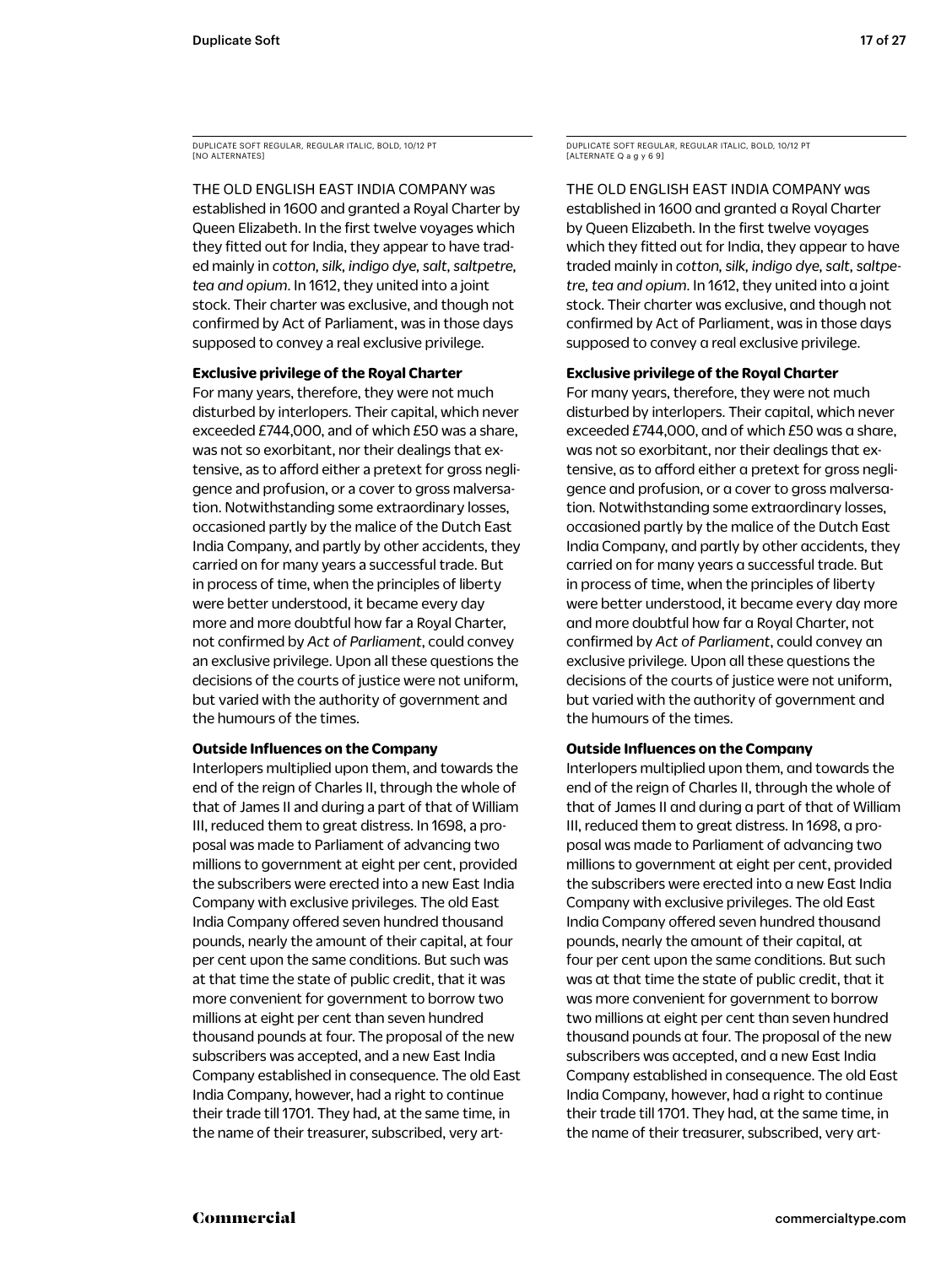DUPLICATE SOFT REGULAR, REGULAR ITALIC, BOLD, 9/11 PT [TRACKING +4] DUPLICATE SOFT MEDIUM, MEDIUM ITALIC, BLACK, 9/11 PT [TRACKING +4]

THE OLD ENGLISH EAST INDIA COMPANY was established in 1600 and granted a Royal Charter by Queen Elizabeth. In the first twelve voyages which they fitted out for India, they appear to have traded mainly in *cotton, silk, indigo dye, salt, saltpetre, tea and opium*. In 1612, they united into a joint stock. Their charter was exclusive, and though not confirmed by Act of Parliament, was in those days supposed to convey a real exclusive privilege.

### **Exclusive privilege of the Royal Charter**

For many years, therefore, they were not much disturbed by interlopers. Their capital, which never exceeded £744,000, and of which £50 was a share, was not so exorbitant, nor their dealings that extensive, as to afford either a pretext for gross negligence and profusion, or a cover to gross malversation. Notwithstanding some extraordinary losses, occasioned partly by the malice of the Dutch East India Company, and partly by other accidents, they carried on for many years a successful trade. But in process of time, when the principles of liberty were better understood, it became every day more and more doubtful how far a Royal Charter, not confirmed by *Act of Parliament*, could convey an exclusive privilege. Upon all these questions the decisions of the courts of justice were not uniform, but varied with the authority of government and the humours of the times.

### **Outside Influences on the Company**

Interlopers multiplied upon them, and towards the end of the reign of Charles II, through the whole of that of James II and during a part of that of William III, reduced them to great distress. In 1698, a proposal was made to Parliament of advancing two millions to government at eight per cent, provided the subscribers were erected into a new East India Company with exclusive privileges. The old East India Company offered seven hundred thousand pounds, nearly the amount of their capital, at four per cent upon the same conditions. But such was at that time the state of public credit, that it was more convenient for government to borrow two millions at eight per cent than seven hundred thousand pounds at four. The proposal of the new subscribers was accepted, and a new East India Company established in consequence. The old East India Company, however, had a right to continue their trade till 1701. They had, at the same time, in the name of their treasurer, subscribed, very artfully, three hundred and fifteen thousand pounds into the stock of the new. By a negligence in the expression of the Act of Parliament which vested the East India trade in the subscribers to this loan of two millions, it did not appear evident that they were all obliged to unite into a joint stock. A few private traders, whose subscriptions amounted only to seven thousand

THE OLD ENGLISH EAST INDIA COMPANY was established in 1600 and granted a Royal Charter by Queen Elizabeth. In the first twelve voyages which they fitted out for India, they appear to have traded mainly in *cotton, silk, indigo dye, salt, saltpetre, tea and opium*. In 1612, they united into a joint stock. Their charter was exclusive, and though not confirmed by Act of Parliament, was in those days supposed to convey a real exclusive privilege.

### Exclusive privilege of the Royal Charter

For many years, therefore, they were not much disturbed by interlopers. Their capital, which never exceeded £744,000, and of which £50 was a share, was not so exorbitant, nor their dealings that extensive, as to afford either a pretext for gross negligence and profusion, or a cover to gross malversation. Notwithstanding some extraordinary losses, occasioned partly by the malice of the Dutch East India Company, and partly by other accidents, they carried on for many years a successful trade. But in process of time, when the principles of liberty were better understood, it became every day more and more doubtful how far a Royal Charter, not confirmed by *Act of Parliament*, could convey an exclusive privilege. Upon all these questions the decisions of the courts of justice were not uniform, but varied with the authority of government and the humours of the times.

### Outside Influences on the Company

Interlopers multiplied upon them, and towards the end of the reign of Charles II, through the whole of that of James II and during a part of that of William III, reduced them to great distress. In 1698, a proposal was made to Parliament of advancing two millions to government at eight per cent, provided the subscribers were erected into a new East India Company with exclusive privileges. The old East India Company offered seven hundred thousand pounds, nearly the amount of their capital, at four per cent upon the same conditions. But such was at that time the state of public credit, that it was more convenient for government to borrow two millions at eight per cent than seven hundred thousand pounds at four. The proposal of the new subscribers was accepted, and a new East India Company established in consequence. The old East India Company, however, had a right to continue their trade till 1701. They had, at the same time, in the name of their treasurer, subscribed, very artfully, three hundred and fifteen thousand pounds into the stock of the new. By a negligence in the expression of the Act of Parliament which vested the East India trade in the subscribers to this loan of two millions, it did not appear evident that they were all obliged to unite into a joint stock. A few private traders, whose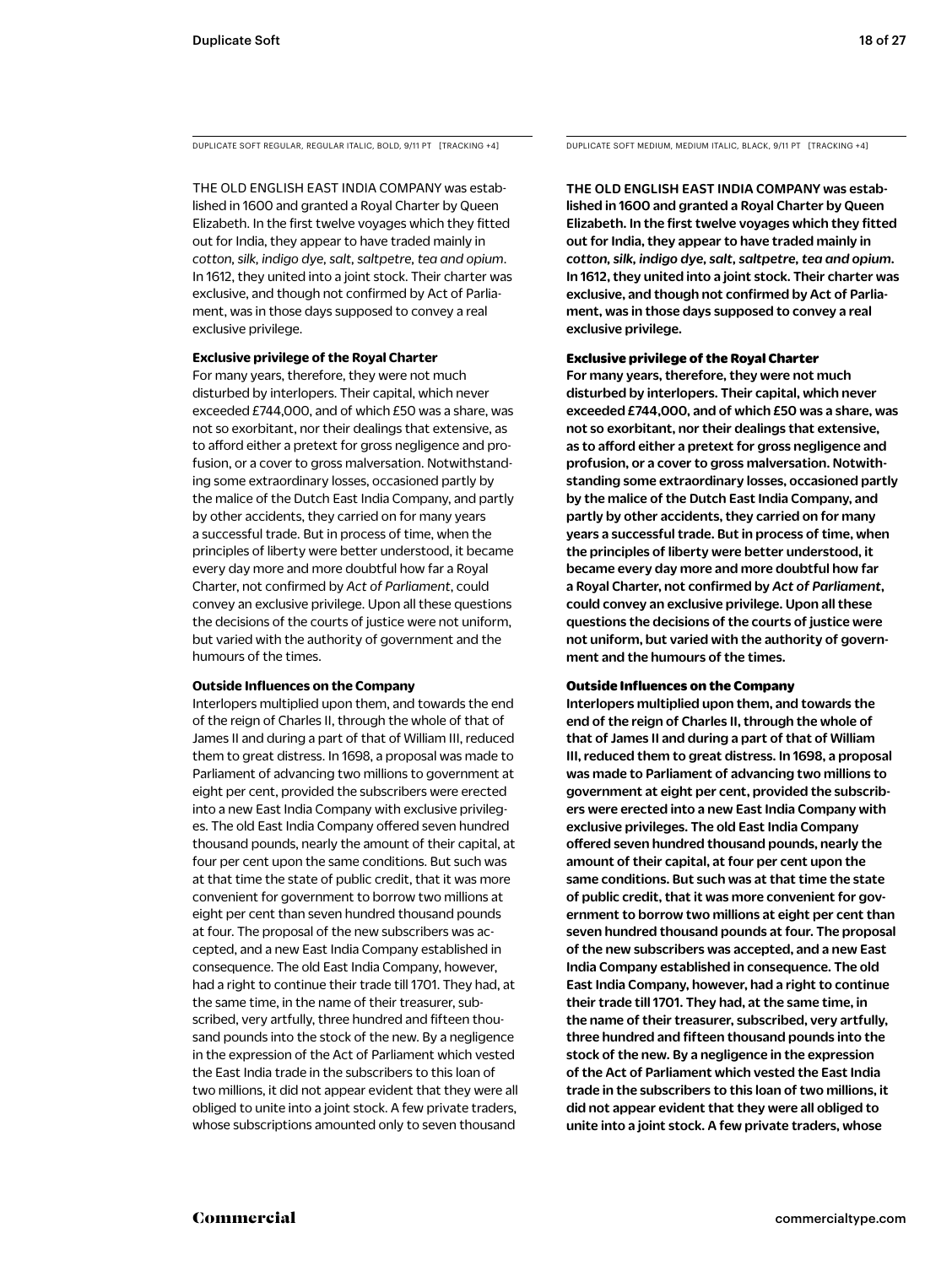THE OLD ENGLISH EAST INDIA COMPANY was established in 1600 and granted a Royal Charter by Queen Elizabeth. In the first twelve voyages which they fitted out for India, they appear to have traded mainly in *cotton, silk, indigo dye, salt, saltpetre, tea and opium*. In 1612, they united into a joint stock. Their charter was exclusive, and though not confirmed by Act of Parliament, was in those days supposed to convey a real exclusive privilege.

**Exclusive privilege of the Royal Charter**

For many years, therefore, they were not much disturbed by interlopers. Their capital, which never exceeded £744,000, and of which £50 was a share, was not so exorbitant, nor their dealings that extensive, as to afford either a pretext for gross negligence and profusion, or a cover to gross malversation. Notwithstanding some extraordinary losses, occasioned partly by the malice of the Dutch East India Company, and partly by other accidents, they carried on for many years a successful trade. But in process of time, when the principles of liberty were better understood, it became every day more and more doubtful how far a Royal Charter, not confirmed by *Act of Parliament*, could convey an exclusive privilege. Upon all these questions the decisions of the courts of justice were not uniform, but varied with the authority of government and the humours of the times.

### **Outside Influences on the Company**

Interlopers multiplied upon them, and towards the end of the reign of Charles II, through the whole of that of James II and during a part of that of William III, reduced them to great distress. In 1698, a proposal was made to Parliament of advancing two millions to government at eight per cent, provided the subscribers were erected into a new East India Company with exclusive privileges. The old East India Company offered seven hundred thousand pounds, nearly the amount of their capital, at four per cent upon the same conditions. But such was at that time the state of public credit, that it was more convenient for government to borrow two millions at eight per cent than seven hundred thousand pounds at four. The proposal of the new subscribers was accepted, and a new East India Company established in consequence. The old East India Company, however, had a right to continue their trade till 1701. They had, at the same time, in the name of their treasurer, subscribed, very artfully, three hundred and fifteen thousand pounds into the stock of the new. By a negligence in the expression of the Act of Parliament which vested the East India trade in the subscribers to this loan of two millions, it did not appear evident that they were all obliged to unite into a joint stock. A few private traders, whose subscriptions amounted only to seven thousand two hundred pounds, insisted upon the privilege of trading separately upon their own stocks and at their own risk. The old East India Company had a right to a separate trade upon their old stock till 1701; and they had likewise, both before and after that period, a right, like

DUPLICATE SOFT REGULAR, REGULAR ITALIC, BOLD, 8/10 PT [TRACKING +8] DUPLICATE SOFT MEDIUM, MEDIUM ITALIC, BLACK, 8/10 PT [TRACKING +8]

THE OLD ENGLISH EAST INDIA COMPANY was established in 1600 and granted a Royal Charter by Queen Elizabeth. In the first twelve voyages which they fitted out for India, they appear to have traded mainly in *cotton, silk, indigo dye, salt, saltpetre, tea and opium*. In 1612, they united into a joint stock. Their charter was exclusive, and though not confirmed by Act of Parliament, was in those days supposed to convey a real exclusive privilege.

### Exclusive privilege of the Royal Charter

For many years, therefore, they were not much disturbed by interlopers. Their capital, which never exceeded £744,000, and of which £50 was a share, was not so exorbitant, nor their dealings that extensive, as to afford either a pretext for gross negligence and profusion, or a cover to gross malversation. Notwithstanding some extraordinary losses, occasioned partly by the malice of the Dutch East India Company, and partly by other accidents, they carried on for many years a successful trade. But in process of time, when the principles of liberty were better understood, it became every day more and more doubtful how far a Royal Charter, not confirmed by *Act of Parliament*, could convey an exclusive privilege. Upon all these questions the decisions of the courts of justice were not uniform, but varied with the authority of government and the humours of the times.

### Outside Influences on the Company

Interlopers multiplied upon them, and towards the end of the reign of Charles II, through the whole of that of James II and during a part of that of William III, reduced them to great distress. In 1698, a proposal was made to Parliament of advancing two millions to government at eight per cent, provided the subscribers were erected into a new East India Company with exclusive privileges. The old East India Company offered seven hundred thousand pounds, nearly the amount of their capital, at four per cent upon the same conditions. But such was at that time the state of public credit, that it was more convenient for government to borrow two millions at eight per cent than seven hundred thousand pounds at four. The proposal of the new subscribers was accepted, and a new East India Company established in consequence. The old East India Company, however, had a right to continue their trade till 1701. They had, at the same time, in the name of their treasurer, subscribed, very artfully, three hundred and fifteen thousand pounds into the stock of the new. By a negligence in the expression of the Act of Parliament which vested the East India trade in the subscribers to this loan of two millions, it did not appear evident that they were all obliged to unite into a joint stock. A few private traders, whose subscriptions amounted only to seven thousand two hundred pounds, insisted upon the privilege of trading separately upon their own stocks and at their own risk. The old East India Company had a right to a separate trade upon their old stock till 1701; and they had likewise, both before and after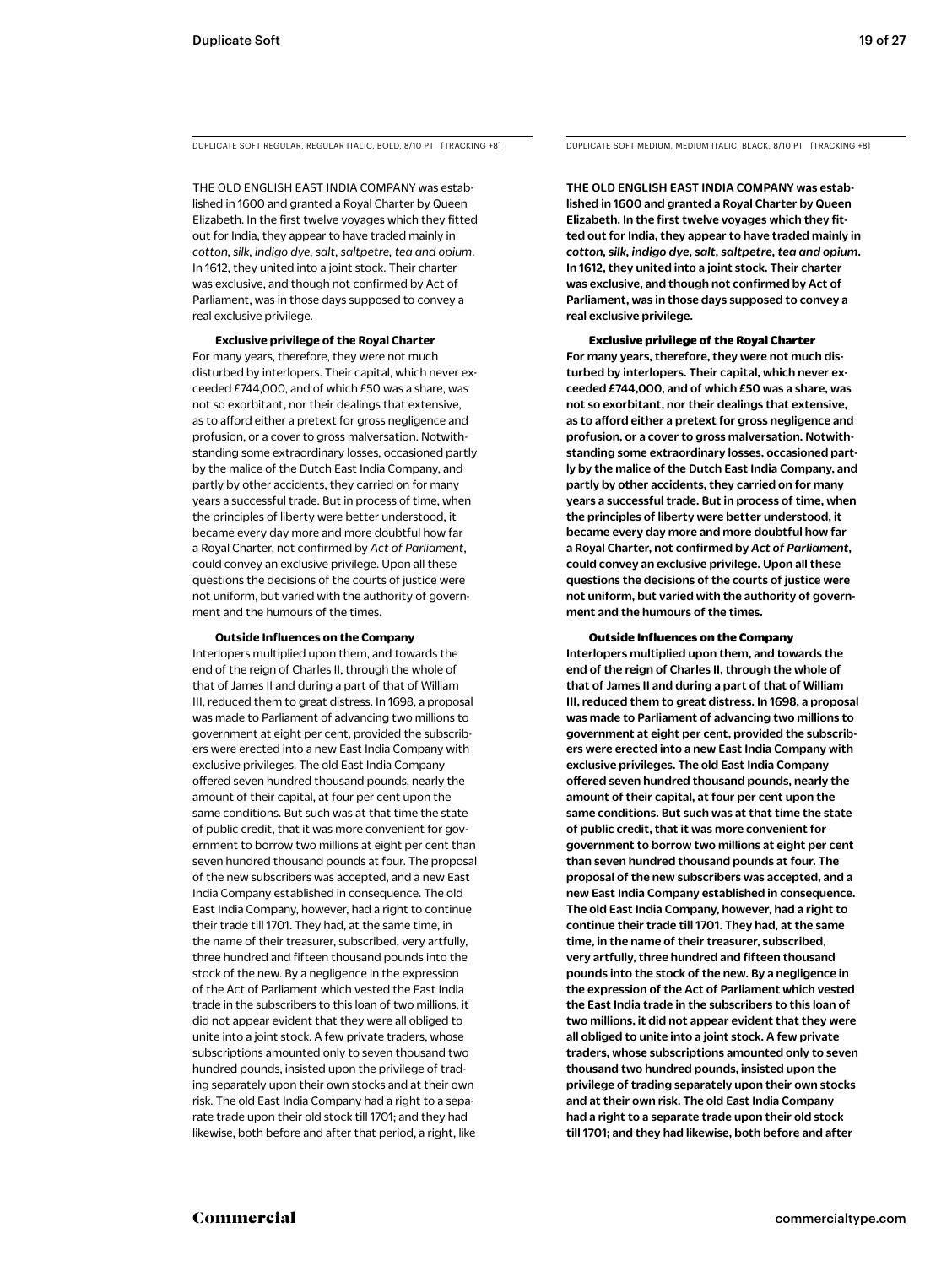DUPLICATE SOFT REGULAR, REGULAR ITALIC, 9/10 PT [TRACKING +4]

The Spanish War, which began in 1739, and the French war which soon followed it occasioned further increase of the debt, which, on the 31st of December 1748, after the war had been concluded by the Treaty of Aix-la-Chapelle, amounted to £78,293,313. The most profound peace of seventeen years continuance had taken no more than £8,328,354. from it. A war of less than nine years' continuance added £31,338,689 to it. (Refer to James Postlethwaite's *The History of the Public Revenue.*) During the administration of Mr. Pelham, the interest of the public debt was reduced, or at least measures were taken for reducing it, from four to three per cent; the sinking fund was increased, and some part of the public debt was paid off. In 1755, before the breaking out of the late war, the funded debt of Great Britain amounted to £72,289,673. On the 5th of January 1763, at the conclusion of the peace, the funded debt amounted to £122,603,336. The unfunded debt has been stated at £13,927,589.

DUPLICATE SOFT REGULAR, REGULAR ITALIC, 9/11 PT [TRACKING +4]

The Spanish War, which began in 1739, and the French war which soon followed it occasioned further increase of the debt, which, on the 31st of December 1748, after the war had been concluded by the Treaty of Aix-la-Chapelle, amounted to £78,293,313. The most profound peace of seventeen years continuance had taken no more than £8,328,354. from it. A war of less than nine years' continuance added £31,338,689 to it. (Refer to James Postlethwaite's *The History of the Public Revenue.*) During the administration of Mr. Pelham, the interest of the public debt was reduced, or at least measures were taken for reducing it, from four to three per cent; the sinking fund was increased, and some part of the public debt was paid off. In 1755, before the breaking out of the late war, the funded debt of Great Britain amounted to £72,289,673. On the 5th of January 1763, at the conclusion of the peace, the funded debt amounted to £122,603,336. The unfunded debt has been stated at £13,927,589.

DUPLICATE SOFT REGULAR, REGULAR ITALIC, 9/12 PT [TRACKING +4]

The Spanish War, which began in 1739, and the French war which soon followed it occasioned further increase of the debt, which, on the 31st of December 1748, after the war had been concluded by the Treaty of Aix-la-Chapelle, amounted to £78,293,313. The most profound peace of seventeen years continuance had taken no more than £8,328,354. from it. A war of less than nine years' continuance added £31,338,689 to it. (Refer to James Postlethwaite's *The History of the Public Revenue.*) During the administration of Mr. Pelham, the interest of the public debt was reduced, or at least measures were taken for reducing it, from four to three per cent; the sinking fund was increased, and some part of the public debt was paid off. In 1755, before the breaking out of the late war, the funded debt of Great Britain amounted to £72,289,673. On the 5th of January 1763, at the conclusion of the peace, the funded debt amounted to £122,603,336. The unfunded debt has been stated at £13,927,589.

DUPLICATE SOFT REGULAR, REGULAR ITALIC, 9/13 PT [TRACKING +4]

The Spanish War, which began in 1739, and the French war which soon followed it occasioned further increase of the debt, which, on the 31st of December 1748, after the war had been concluded by the Treaty of Aix-la-Chapelle, amounted to £78,293,313. The most profound peace of seventeen years continuance had taken no more than £8,328,354. from it. A war of less than nine years' continuance added £31,338,689 to it. (Refer to James Postlethwaite's *The History of the Public Revenue.*) During the administration of Mr. Pelham, the interest of the public debt was reduced, or at least measures were taken for reducing it, from four to three per cent; the sinking fund was increased, and some part of the public debt was paid off. In 1755, before the breaking out of the late war, the funded debt of Great Britain amounted to £72,289,673. On the 5th of January 1763, at the conclusion of the peace, the funded debt amounted to £122,603,336. The unfunded debt has been stated at £13,927,589.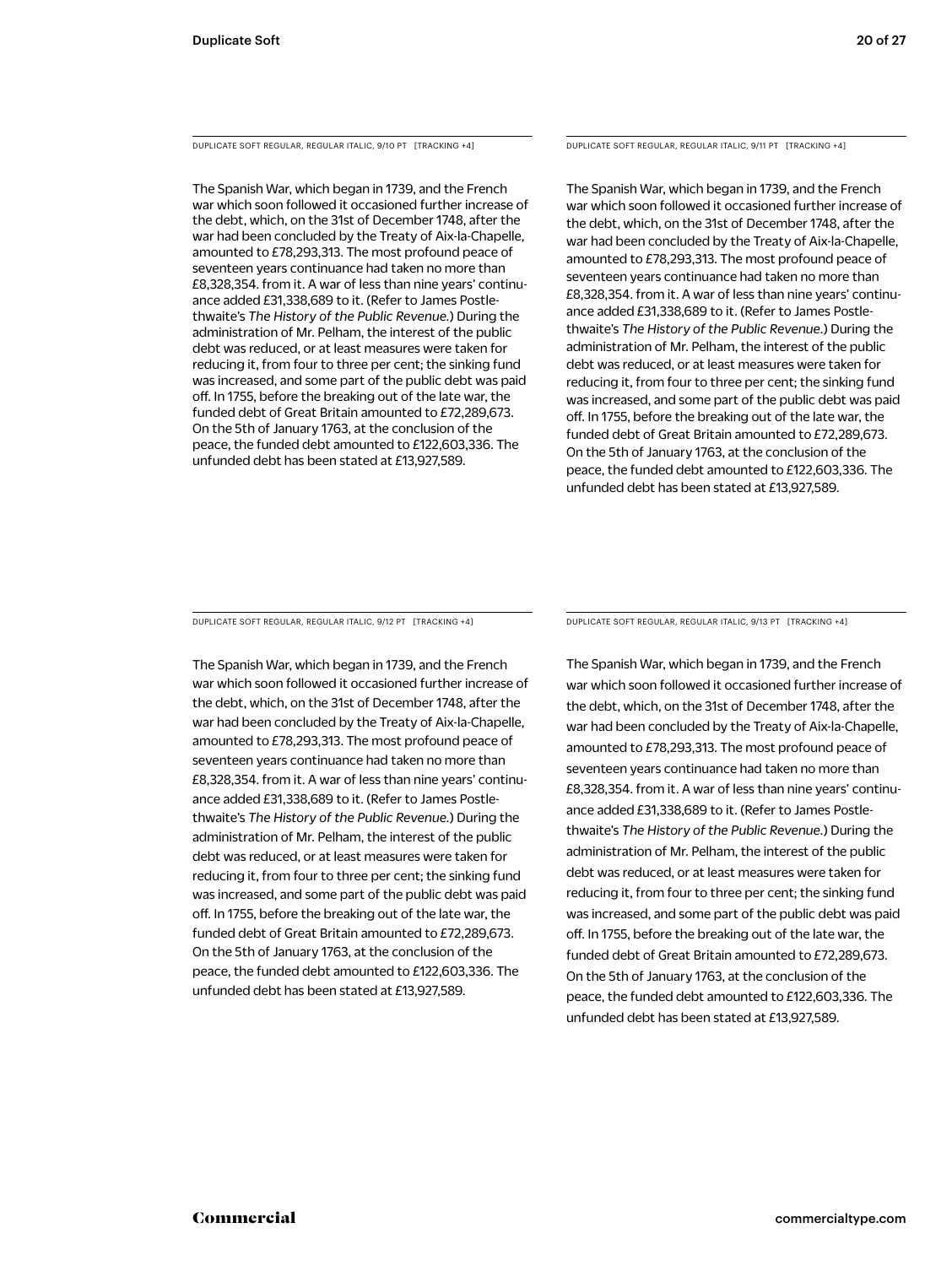### ČESKÝ (CZECH) DUPLICATE SOFT REGULAR, REGULAR ITALIC, 9/11 PT [TRACKING +4]

Ačkoli klimšova nenapsala knih mnoho, přece zná ji ta naše četbychtivá mládež tuze dobře. Zná ji zejména z knih: Z jara do léta, Kniha báchorek, Paleček a Malenka, Z ráje, Rodinná skřínka a j., a pak z různých časopisů pro mládež, do nichž velice pilně přispívá. Její práce vesměs děti naše rády čítají, poněvadž skutečně vynikají vším, čeho se na dobré četbě žádá. Však Klimšova také pracuje s láskou, pracuje opravdově vážně a nevydá nic na světlo, co by důkladně nepodrobila soudu svému i soudu jiných. A to právě dodává jejím prácem té pravé ceny. Nuže seznammež se se životem této tiché a skromné pracovnice, seznammež se i s jejími pěknými spisy. Klimšova narodila se 7. dne měsíce prosince roku 1851. v Poličce. Otec její byl dosti zámožným a váženým měšťanem, měltě v Poličce dům a byl dlouhá léta členem obecního zastupitelstva, ba i městským radním. *Při domě měli Klimšovi zahrádku.* Něžná matka Bohumilčina milovala totiž velice květiny a při tom lnula také velikou láskou ku zvířatům. Byla dobra, o vše, ale zvláště o děti své starostliva, při tom pilna, šetrna a skoro až příliš skromna. Podobala se, zvláště v pozdějším svém věku, na vlas těm prostosrdečným a milým paním, ženám i stařenkám staročeským, o nichž nám často naši povídkáři tak rádi a živě vypravují. A tu lásku, tu dobrotu, tu skromnosť a všechny ostatní pěkné vlastnosti své vštěpovala do útlých

DEUTSCH (GERMAN) DUPLICATE SOFT REGULAR, REGULAR ITALIC, 9/11 PT [TRACKING +4]

Sehen wir das Gesamtbild unseres heutigen Lebens nur mit unseren Augen an, so können wir die Folgerung ziehen, daß dieses Gebilde einen chaotischen Charakter trägt, und es kann uns nicht wundern, daß diejenigen, welche sich in diesem scheinbaren Chaos unwohl fühlen, der Welt entfliehen oder sich in geistigen Abstraktionen verlieren wollen. Doch jedenfalls muß es uns klar sein, daß diese Flucht vor der Wirklichkeit ein ebenso großer Irrtum ist wie jene Anlehnung an den reinsten Materialismus. Weder die Flucht in das Mittelalter, noch der von verschiedenen Kunsthistorikern empfohlene Wiederaufbau des Olympos kann und die Lösung bringen. Unsere Zeit hat eine andere Mission zu erfüllen als die des Mittelalters und des Hellenismus. *Um die Aufgabe unserer Zeit richtig zu verstehen, ist es notwendig,* daß wir nicht nur mit unseren Augen, sondern vielmehr mit unseren innerlichen Sinnesorganen die Lebensstruktur erfassen. Haben wir einmal die Synthese des Lebens aus der Tiefe unseres Wesens gewonnen und als Inhalt von Kultur und Kunst anerkannt, so wird es uns nicht schwer fallen an Hand von Dokumenten, die uns die Tradition liefert, der Lösung des Problems näher zu kommen. Nicht wir allein ringen um die Lösung des Kunstproblems, sondern viele Generationen haben darum gerungen. Die Bestätigung hierfür finden

### DANSK (DANISH) DUPLICATE SOFT REGULAR, REGULAR ITALIC, 9/11 PT [TRACKING +4]

Der var en lille havfisk af god familie, navnet husker jeg ikke, det må de lærde sige dig. Den lille fisk havde attenhundrede søskende, alle lige gamle; de kendte ikke deres fader eller moder, de måtte straks skøtte sig selv og svømme om, men det var en stor fornøjelse; vand havde de nok at drikke, hele verdenshavet, føden tænkte de ikke på, den kom nok; hver ville følge sin lyst, hver ville få sin egen historie, ja det tænkte heller ingen af dem på. Solen skinnede ned i vandet, det lyste om dem, det var så klart, det var en verden med de forunderligste skabninger, og nogle så gruelig store, med voldsomme gab, de kunne sluge de attenhundrede søskende, men det tænkte de heller ikke på, for ingen af dem var endnu blevet slugt. *De små svømmede sammen, tæt op til hverandre,* som sildene og makrellerne svømmer; men som de allerbedst svømmede i vandet og tænkte på ingenting, sank, med forfærdelig lyd, ovenfra, midt ned imellem dem, en lang, tung ting, der slet ikke ville holde op; længere og længere strakte den sig, og hver af småfiskene, som den ramte, blev kvast eller fik et knæk, som de ikke kunne forvinde. Alle småfisk, de store med, lige oppe fra havets flade og ned til dets bund, fór i forfærdelse til side; den tunge, voldsomme ting sænkede sig dybere og dybere, den blev længere og længere, milelang, gennem hele havet. Fisk

### ESPAÑOL (SPANISH) DUPLICATE SOFT REGULAR, REGULAR ITALIC, 9/11 PT [TRACKING +4]

En esta conferencia no pretendo, como en anteriores, definir, sino subrayar; no quiero dibujar, sino sugerir. Animar, en su exacto sentido. Herir pájaros soñolientos. Donde haya un rincón oscuro, poner un reflejo de nube alargada y regalar unos cuantos espejos de bolsillo a las señoras que asisten. He querido bajar a la ribera de los juncos. Por debajo de las tejas amarillas. A la salida de las aldeas, donde el tigre se come a los niños. Estoy en este momento lejos del poeta que mira el reloj, lejos del poeta que lucha con la estatua, que lucha con el sueño, que lucha con la anatomía; he huido de todos mis amigos y me voy con aquel muchacho que se come la fruta verde y mira cómo las hormigas devoran al pájaro aplastado por el automóvil. *Por las calles más puras del pueblo me encontraréis;* por el aire viajero y la luz tendida de las melodías que Rodrigo Caro llamó "reverendas madres de todos los cantares". Por todos los sitios donde se abre la tierna orejita rosa del niño o la blanca orejita de la niña que espera, llena de miedo, el alfiler que abra el agujero para la arracada. En todos los paseos que yo he dado por España, un poco cansado de catedrales, de piedras muertas, de paisajes con alma, me puse a buscar los elementos vivos, perdurables, donde no se hiela el minuto, que viven un tembloroso presente. Entre los infinitos que existen, yo he seguido dos: las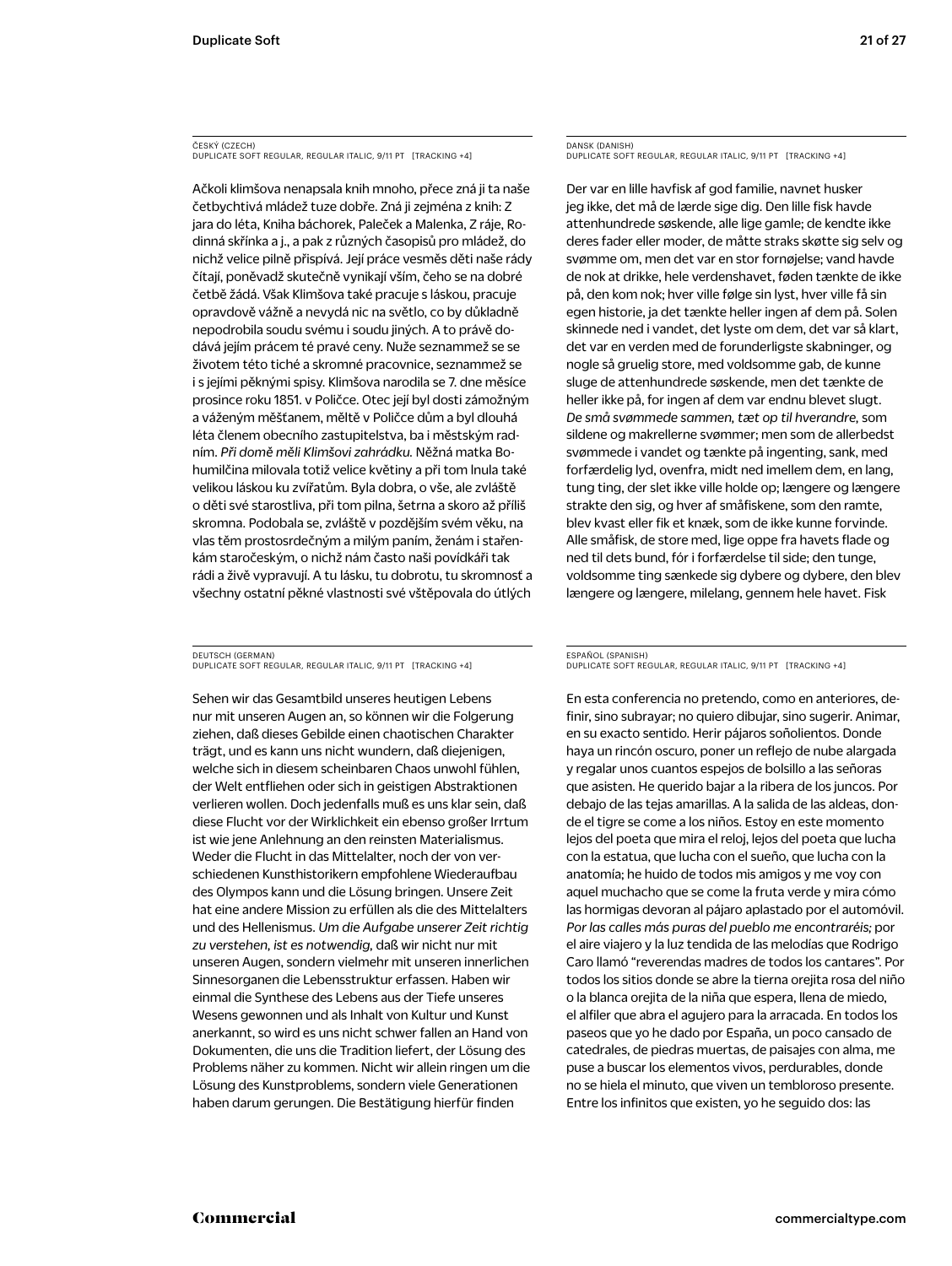FRANÇAIS (FRENCH) DUPLICATE SOFT REGULAR, REGULAR ITALIC, 9/11 PT [TRACKING +4]

Dada a son origine dans le dictionnaire. C'est terriblement simple. En français cela signifie «cheval de bois». En allemand «va te faire, au revoir, à la prochaine». En roumain «oui en effet, vous avez raison, c'est ça, d'accord, vraiment, on s'en occupe», etc. C'est un mot international. Seulement un mot et ce mot comme mouvement. Très facile à comprendre. Lorsqu'on en fait une tendance artistique, cela revient à vouloir supprimer les complications. *Psychologie Dada.* Allemagne Dada y compris indigestions et crampes brouillardeuses, littérature Dada, bourgeoisie Dada et vous, très vénérés poètes, vous qui avez toujours fait de la poésie avec des mots, mais qui n'en faites jamais du mot lui-même, vous qui tournez autour d'un simple point en poétisant. Guerre mondiale Dada et pas de fin, révolution Dada et pas de commencement. Dada, amis et soi-disant poètes, très estimés fabricateurs et évangélistes Dada Tzara, Dada Huelsenbeck, Dada m'dada, Dada m'dada, Dada mhm, dada dera dada, Dada Hue, Dada Tza. Comment obtenir la béatitude ? En disant Dada. Comment devenir célèbre? En disant Dada. D'un geste noble et avec des manières raffinées. Jusqu'à la folie. Jusqu'à l'évanouissement. Comment en finir avec tout ce qui est journalisticaille, anguille, tout ce qui est gentil et propret, borné, vermoulu de morale, européanisé, énervé ? En di-

MAGYAR (HUNGARIAN) DUPLICATE SOFT REGULAR, REGULAR ITALIC, 9/11 PT [TRACKING +4]

Hajnali két órakor a segédtiszt belépett a tábornok szobájába és jelentette, hogy a járőrök elindultak a hodricsi úton. Az asztalra állított petróleumlámpa körül szétteregetett tereprajzok és jelentések hevertek, rajtuk keresztbe dobva egy ezüstgombos lovaglópálca. A tábornok a szoba közepén állt és hideg arccal hallgatta a segédtiszt szavait. Kurtára nyírt szakála rőtesen csillogott a lámpafényben. *Aranykeretes szemüvege mögül jeges nyugalommal csillámlottak elő kék szemei.* Csupa energia volt ez a hat láb magas, karcsú ember, aki egy hónap előtt vette át a feldunai hadtest parancsnokságát. De most mégis, mintha valami fáradtságot vagy inkább fásultságot árultak volna el mozdulatai. Némán bólintott s mikor a segédtiszt mögött becsukódott az ajtó, kimerülten dobta magát a kopott díványra. Két nap óta mindig talpon volt s egyik izgalom a másik után érte. A Szélakna irányában fekvő főcsapat felé haladó ellenség már egy napi előnyt nyert a Zsarnócra kirendelt zászlóalj parancsnokának ügyetlensége folytán. Első felindulásában maga vette át a zászlóalj vezényletét s negyvennyolc óra óta egy percre le nem hunyta a szemét. Izgatta az is, hogy esetleg elvágják a derékhadtól, ha ugyan be nem kerítik. A legénység pedig javarészt újoncokból áll, azok is leginkább tótok, akiket végképp elcsigázott az olvadó hótól csatakos hegyi utakon való

ITALIANO (ITALIAN) DUPLICATE SOFT REGULAR, REGULAR ITALIC, 9/11 PT [TRACKING +4]

Dapprima, ripetendendo l'errore commesso in gioventù, scrisse di animali che conosceva poco, e le sue favole risonarono di ruggiti e barriti. Poi si fece più umano, se così si può dire, scrivendo degli animali che credeva di conoscere. Così la mosca gli regalò una gran quantità di favole dimostrandosi un animale più utile di quanto si creda. In una di quelle favole ammirava la velocità del dittero, velocità sprecata perchè non gli serviva nè a raggiungere la preda nè a garantire la sua incolumità. Qui faceva la morale una testuggine. Un'altra favola esaltava la mosca che distruggeva le cose sozze da essa tanto amate. Una terza si meravigliava che la mosca, l'animale più ricco d'occhi, veda tanto imperfettamente. Infine una raccontava di un uomo che, dopo di aver schiacciato una mosca noiosa, le gridò: "Ti ho beneficata; ecco che non sei più una mosca". Con tale sistema *era facile di avere ogni giorno* la favola pronta col caffè del mattino. Doveva venire la guerra ad insegnargli che la favola poteva divenire un'espressione del proprio animo, il quale così inseriva la mummietta nella macchina della vita, quale un suo organo. Ed ecco come avvenne. Allo scoppio della guerra italiana, Mario temette che il primo atto di persecuzione che l' I. e R. Polizia avrebbe esercitato a Trieste, sarebbe venuto a colpire lui – uno dei pochi letterati italiani restati in città – con un bel

POLSKI (POLISH) DUPLICATE SOFT REGULAR, REGULAR ITALIC, 9/11 PT [TRACKING +4]

Od wczoraj jakiś niepokój panuje w uliczce. Stary Mendel dziwi się i częściej niż zwykle nakłada krótką łajkę patrząc w okno. Tych ludzi nie widział on tu jeszcze. Gdzie idą? Po co przystają z robotnikami, śpieszącymi do kopania fundamentów pod nowy dom niciarza Greulicha? Skąd się tu wzięły te obszarpane wyrostki? Dlaczego patrzą tak po sieniach? Skąd mają pieniądze, że idą w pięciu do szynku? Stary Mendel kręci głową, smokcząc mały, silnie wygięty wiśniowy cybuszek. *On zna tak dobrze tę uliczkę cichą. Jej fizjonomię, jej ruch.* jej głosy, jej tętno. Wie, kiedy zza którego węgła wyjrzy w dzień pogodny słońce; ile dzieci przebiegnie rankiem, drepcąc do ochronki, do szkoły; ile zwiędłych dziewcząt w ciemnych chustkach, z małymi blaszeczkami w ręku przejdzie po trzy, po cztery, do fabryki cygar na robotę; ile kobiet przystanie z koszami na starym, wytartym chodniku, pokazując sobie zakupione jarzyny, skarżąc się na drogość jaj, mięsa i masła; ilu wyrobników przecłapie środkiem bruku, ciężkim chodem nóg obutych w trepy, niosąc pod pachą węzełki, a w ręku cebrzyki, kielnie, liny. siekiery, piły. Ba, on i to nawet wie może. ile wróbli gnieździ się w gzymsach starego browaruktóry panuje nad uliczką wysokim, poczerniałym kominem – w gałęziach chorowitej, rosnącej przy nim topoli, która, nie ma ani siły do życia, ani ochoty do śmierci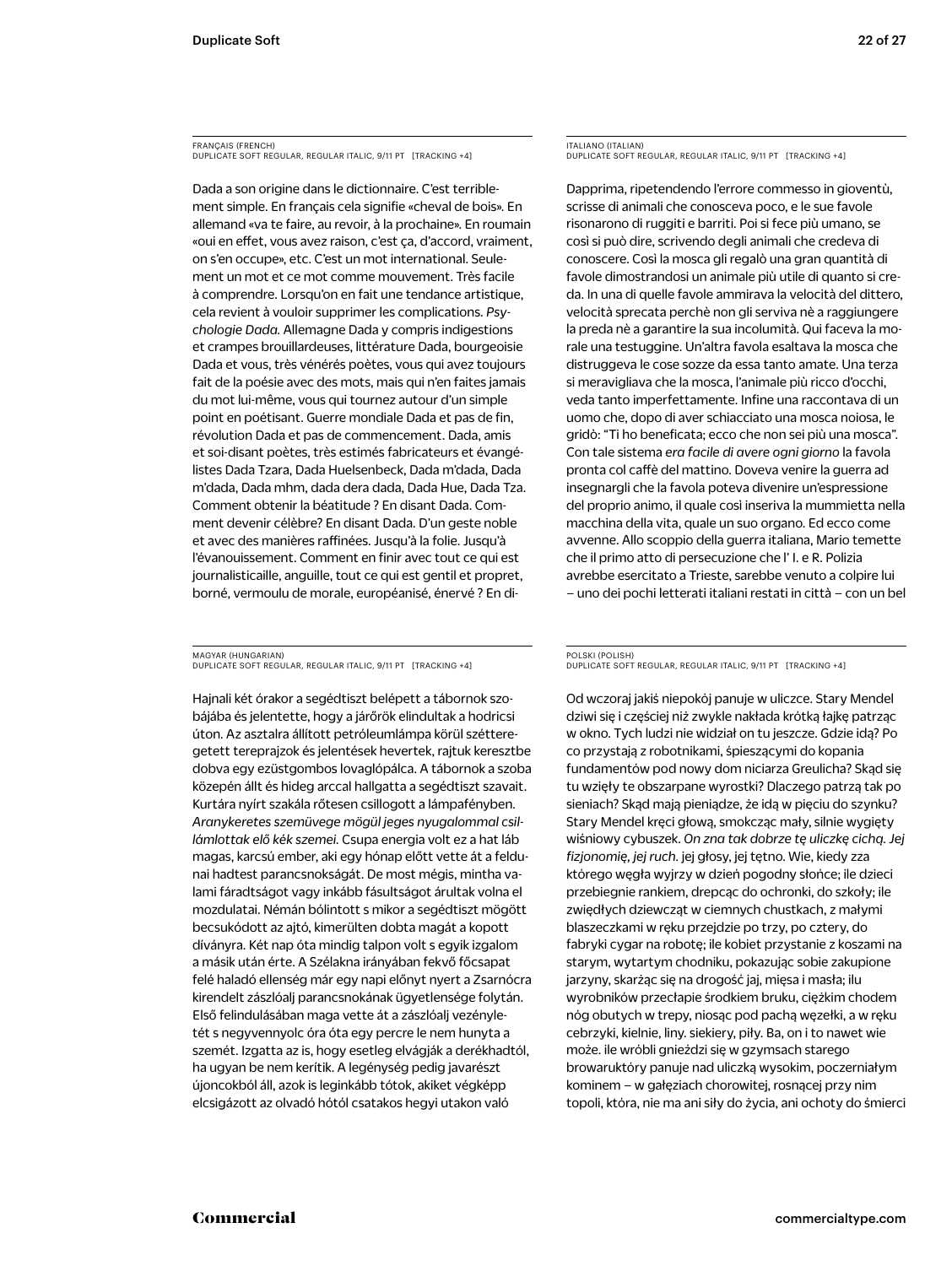PORTUGUÊS (PORTUGUESE) DUPLICATE SOFT REGULAR, ITALIC, 9/11 PT [TRACKING +4]

D. Benedita levantou-se, no dia seguinte, com a idéia de escrever uma carta ao marido, uma longa carta em que lhe narrasse a festa da véspera, nomeasse os convivas e os pratos, descrevesse a recepção noturna, e, principalmente, desse notícia das novas relações com D. Maria dos Anjos. A mala fechava-se às duas horas da tarde, D. Benedita acordara às nove, e, não morando longe (morava no *Campo da Aclamação*), um escravo levaria a carta ao correio muito a tempo. Demais, chovia; D. Benedita arredou a cortina da janela, deu com os vidros molhados; era uma chuvinha teimosa, o céu estava todo brochado de uma cor pardo-escura, malhada de grossas nuvens negras. Ao longe, viu flutuar e voar o pano que cobria o balaio que uma preta levava à cabeça: concluiu que ventava. Magnífico dia para não sair, e, portanto, escrever uma carta, duas cartas, todas as cartas de uma esposa ao marido ausente. Ninguém viria tentá-la. Enquanto ela compõe os babadinhos e rendas do roupão branco, um roupão de cambraia que o desembargador lhe dera em 1862, no mesmo dia aniversário, 19 de setembro, convido a leitora a observar- -lhe as feições. Vê que não lhe dou Vênus; também não lhe dou Medusa. Ao contrário de Medusa, nota-se-lhe o alisado simples do cabelo, preso sobre a nuca. Os olhos são vulgares, mas têm uma expressão bonachã. A boca é

SVENSKA (SWEDISH) DUPLICATE SOFT REGULAR, ITALIC, 9/11 PT [TRACKING +4]

Klockan var mellan åtta och nio den vackra majmorgonen, då Arvid Falk efter scenen hos brodern vandrade gatorna framåt, missnöjd med sig själv, missnöjd med brodern och missnöjd med det hela. Han önskade att det vore mulet och att han hade dåligt sällskap. Att han var en skurk, det trodde han icke fullt på, men han var icke nöjd med sig själv, han var så van att ställa höga fordringar på sig, och han var inlärd att i brodern se ett slags styvfar, för vilken han hyste stor aktning, nästan vördnad. Men även andra tankar döko upp och gjorde honom bekymrad. Han var utan pengar och utan sysselsättning. Detta senare var kanske det värsta ty sysslolösheten var honom en svår fiende, begåvad med en aldrig vilande fantasi som han var. *Under ganska obehagliga funderingar hade han kommit ner på Lilla Trädgårdsgatan;* han följde vänstra trottoaren utanför Dramatiska Teatern och befann sig snart inne på Norrlandsgatan; han vandrade utan mål och gick rätt fram; snart började stenläggningen bli ojämn, träkåkar efterträdde stenhusen, illa klädda människor kastade misstänksamma blickar på den snyggt klädde personen som så tidigt besökte deras kvarter och utsvultna hundar morrade hotande mot främlingen. Mellan grupper av artillerister, arbetshjon, bryggardrängar, tvättmadammer och lärpojkar påskyndade han sina sista steg på

SUOMI (FINNISH) DUPLICATE SOFT REGULAR, ITALIC, 9/11 PT [TRACKING +4]

He olivat ystäviä ystävyydessä, joka oli läheisempää kuin veljeys. Nello oli pieni Ardennelainen — Patras suuri Flamandilainen. He olivat saman ikäisiä vuosilla mitattuna, mutta kuitenkin toinen oli vielä nuori, toinen oli jo vanha. He olivat asuneet yhdessä koko ikänsä; molemmat he olivat orpoja ja kurjia sekä saivat leipänsä samasta kädestä. Se oli ollut heidän siteensä alku, heidän ensimmäinen sympatian säikeensä; se oli vahvistunut päivä päivältä ja kasvanut heidän mukanaan kiinteänä ja erottamattomana niin, että he alkoivat rakastaa toisiansa erittäin paljon. Heidän kotinsa oli pieni mökki pienen *Flamandilaisen kylän reunalla*, peninkulman päässä Antverpenistä. Kylä sijaitsi leveiden laidunkaistaleiden ja viljavainioiden välissä, ja sen läpi virtaavan suuren kanavan reunamilla kasvoi pitkät rivit tuulessa taipuvia poppeleita ja tervaleppiä. Siinä oli parikymmentä maatilaa ja taloa, joiden ikkunaluukut olivat kirkkaan vihreät tai taivaansiniset ja katot ruusunpunaiset tai mustavalkoiset sekä seinät niin valkoisiksi maalatut, että ne loistivat auringossa kuin puhdas lumi. Kylän keskustassa oli tuulimylly pienellä sammalta kasvavalla rinteellä, se oli maamerkkinä kaikelle ympäröivälle tasamaalle. Mylly oli kerran maalattu helakanpunaiseksi, siivet mukaan lukien, mutta niin oli tehty sen lapsuudessa viitisenkymmentä vuotta sitten, jolloin se oli jauhanut

### TÜRKÇE (TURKISH) DUPLICATE SOFT REGULAR, ITALIC, 9/11 PT [TRACKING +4]

Sadık genç, araladığı kapıyı çekince, yine birden kararan sanduka sükunu içinde, İskender Paşa, galeyansız ibadetine başlardı. Artık dünyaya dair hiçbir ümidi kalmamıştı. İstediği yalnız bir iman selametiydi. Vâkıa korkak bir adam değildi. Ama, muhakkak bir ölümü her gün, her saat, her dakika, hatta her saniye beklemek… Onun cesaretini kırmış, sinirlerini zayıflatmıştı. Evet, ya kafası kesilecek, ya boğulacaktı! Düşündükçe, ensesinde soğuk bir satırın sarih temasını duyar gibi oluyordu. Bu sarih temas silinirken karşısına kendi boğuk hayali gelirdi; gözleri patlamış, kavuğu bir tarafa yuvarlanmış, boynu yağlı bir kement ile sıkılmış, ayağından pabuçları çıkmış, ipek kuşağı çözülmüş, karanlık, köpüklü ağzından siyah dili sarkmış bir naaş… İskender Paşa'nın yerde sürünen ölüsü! *Titrer, gözlerini oğuşturur, yine salât-ü selamlarını çekmeye başlardı.* Yakın akıbetinin bu uzvî hatırası o kadar bariz, o kadar kuvvetliydi ki… Çocukluğunun saf muhayyilesini süsleyen cennet bahçelerini, hûri, gılman alaylarını, Tûba ağacını, Sırat köprüsünü şimdi düşünemiyordu bile… Zihni durmuştu. Sinirleri, beyni pek yorgundu. Yemek yiyemiyordu. Boğazına kurşundan bir yumruk tıkanmıştı. Yalnız ara sıra su içerdi. Abdestini tazelemeye kalktığı zamanlar dizleri çözülüyor, gözlerinde karanlık, kırmızı benekler uçuşuyordu. Bazen sedirin üstüne uzanıp dalınca, korkunç, muzip rüyalarla uyanırdı.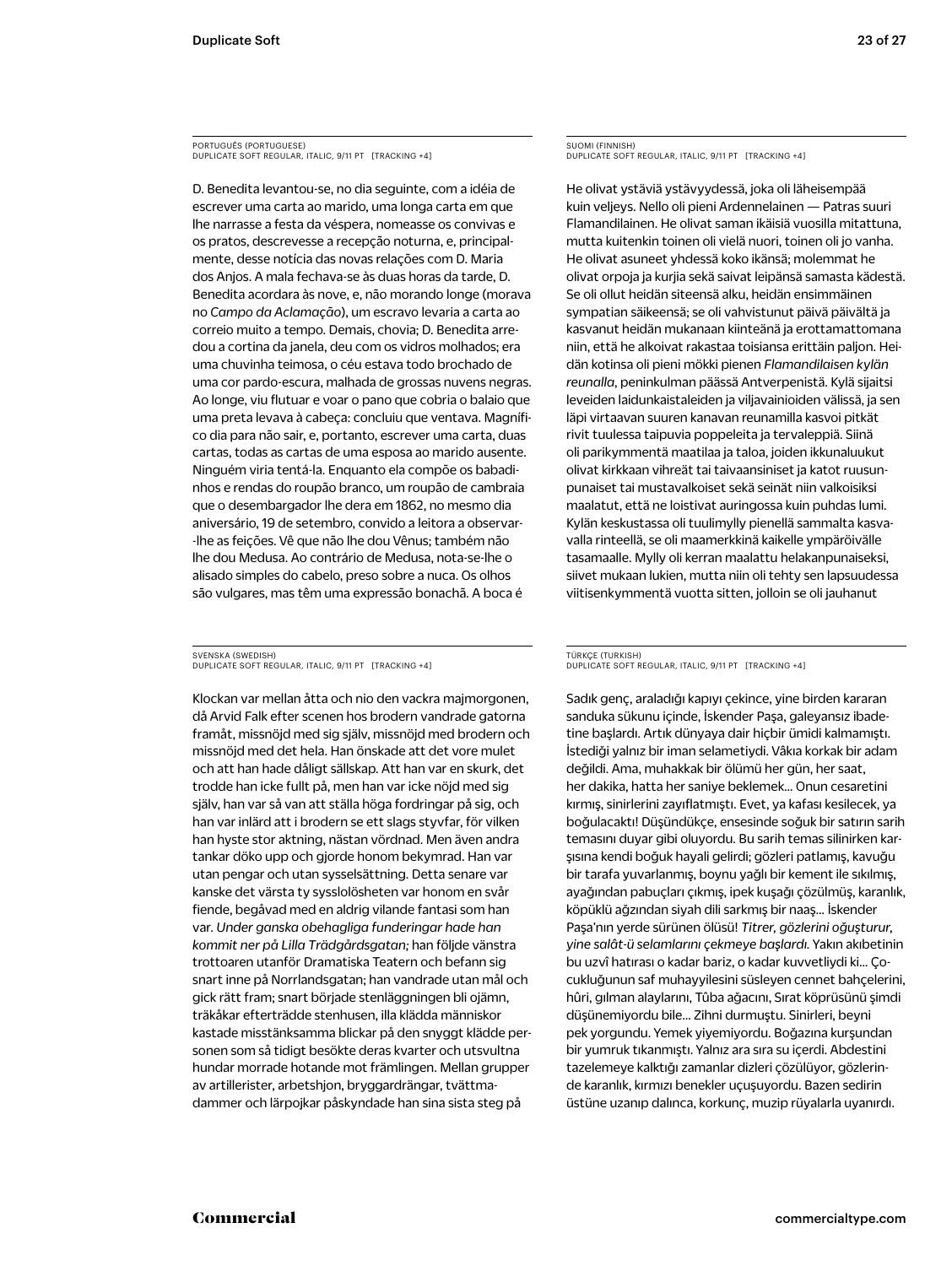| <b>UPPERCASE</b>                               | ABCDEFGHIJKLMNOPQRSTUVWXYZ                                                                                                    |  |  |  |  |
|------------------------------------------------|-------------------------------------------------------------------------------------------------------------------------------|--|--|--|--|
| LOWERCASE                                      | abcdefghijklmnopgrstuvwxyz                                                                                                    |  |  |  |  |
| STANDARD PUNCTUATION                           | j!¿?.,:;-—()[]{}/ \&@*""''·",«»‹› §•¶†‡©@®™                                                                                   |  |  |  |  |
| ALL CAP PUNCTUATION                            | $i! \lambda i! \lambda i! \lambda \cdots$ ()[] $\{\}\!/ \langle\emptyset \rangle\langle\emptyset \rangle$                     |  |  |  |  |
| LIGATURES                                      | fb ff fh fi fj fk fl ffb ffh ffi ffj ffk ffl                                                                                  |  |  |  |  |
| DISCRETIONARY LIGATURES                        | ft fft                                                                                                                        |  |  |  |  |
| PROPORTIONAL LINING<br>default figures         | \$£€¥1234567890¢f%‰ <sup>ao</sup> #°<+=-×÷>≈≠≤≥'"                                                                             |  |  |  |  |
| <b>TABULAR LINING</b>                          | $$EE41234567890$ tf%%-+=-x÷>= $\neq$ ss:;()[]{}                                                                               |  |  |  |  |
| PREBUILT FRACTIONS                             | $\frac{1}{6}$ $\frac{1}{3}$ $\frac{2}{3}$ $\frac{1}{4}$ $\frac{3}{4}$ $\frac{1}{8}$ $\frac{3}{8}$ $\frac{5}{8}$ $\frac{1}{8}$ |  |  |  |  |
| <b>NUMERATORS &amp;</b><br><b>DENOMINATORS</b> | H1234567890/1234567890                                                                                                        |  |  |  |  |
| <b>SUPERSCRIPT &amp;</b><br>SUBSCRIPT          | H1234567890+- H <sub>1234567890+-</sub>                                                                                       |  |  |  |  |
| STYLISTIC ALTERNATES                           | Q aagy <sup>aa</sup> áâàäååãāaäååãããããaġĝĝġġýŷỳÿ<br>69 H <sup>69</sup> /69 H <sup>69</sup> H <sub>69</sub> {have} {HAVE}      |  |  |  |  |
| ACCENTED UPPERCASE                             | ÁÂÀÄÅÃĂĀĄÅÆÆÇĆČĈĊĎĐÉÊÈËĔĒĘĞĜĢĠĦĤÍÎÌ<br>ÏIĪJĨĬĴĶŁĹĽĻĿÑŃŇŅŊÓÔÒÖÕŐŌØØŒŔŘŖŠŚŞŜŞÞŤŢ<br>ŦÚÛÙÜŬŰŪŲŮŨŴŴŴŴÝŶŸŸIJŽŹŻ                    |  |  |  |  |
| ACCENTED LOWER CASE                            | áâàäåãăāąåææçćčĉċďđéêèëĕēeęğĝġġħĥíîìïiījĩĭĵյķłlľļ<br>ŀñńňṇŋ'nóôòöõőōøǿœŕřṛßšśşŝşþtṭŧúûùüŭűūųůũẃŵ<br>ŵẅýŷỳÿijžźż               |  |  |  |  |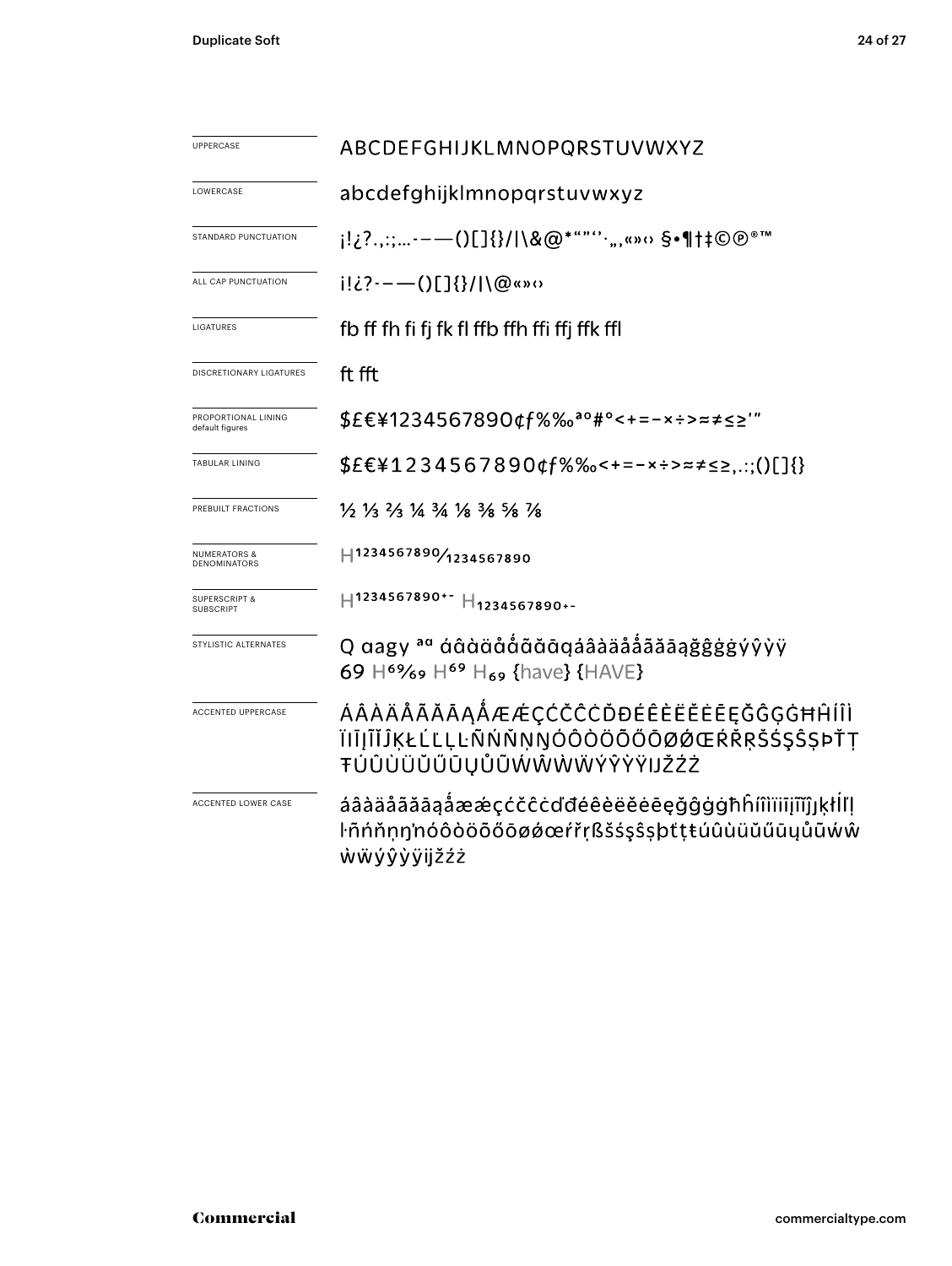| UPPERCASE                                    | ABCDEFGHIJKLMNOPQRSTUVWXYZ                                                                                                    |  |  |  |  |
|----------------------------------------------|-------------------------------------------------------------------------------------------------------------------------------|--|--|--|--|
| LOWERCASE                                    | abcdefghijklmnopgrstuvwxyz                                                                                                    |  |  |  |  |
| STANDARD PUNCTUATION                         | j!¿?.,:;-——()[]{}/ \&@*""''·",«»o §•¶†‡©®®™                                                                                   |  |  |  |  |
| ALL CAP PUNCTUATION                          | $i!i$ ?---()[]{}/ \@«»0                                                                                                       |  |  |  |  |
| LIGATURES                                    | fb ff fh fi fj fk fl ffb ffh ffi ffj ffk ffl                                                                                  |  |  |  |  |
| DISCRETIONARY LIGATURES                      | ft fft                                                                                                                        |  |  |  |  |
| PROPORTIONAL LINING<br>default figures       | \$£€¥1234567890¢f%‰ <sup>ao</sup> #°<+=-×÷>≈≠≤≥′″                                                                             |  |  |  |  |
| <b>TABULAR LINING</b>                        | \$£€¥1234567890¢f%‰<+=-×÷>≈≠≤≥,.:;()[]{}                                                                                      |  |  |  |  |
| PREBUILT FRACTIONS                           | $\frac{1}{5}$ $\frac{1}{3}$ $\frac{2}{3}$ $\frac{1}{4}$ $\frac{3}{4}$ $\frac{1}{8}$ $\frac{3}{8}$ $\frac{5}{8}$ $\frac{1}{8}$ |  |  |  |  |
| <b>NUMERATORS &amp;</b><br>DENOMINATORS      | H1234567890/1234567890                                                                                                        |  |  |  |  |
| <b>SUPERSCRIPT &amp;</b><br><b>SUBSCRIPT</b> | H1234567890+- H1234567890+-                                                                                                   |  |  |  |  |
| STYLISTIC ALTERNATES                         | Q aagy <sup>aa</sup> áâàäåååãāąáâàäåååãāaġĝĝġġýŷỳÿ<br>69 H <sup>69</sup> /69 H <sup>69</sup> H <sub>69</sub> {have} {HAVE}    |  |  |  |  |
| <b>ACCENTED UPPERCASE</b>                    | ÁÂÀÄÅÃĂĀĄÅÆÆÇĆČĈĊĎĐÉÊÈËĔĒĘĞĜĢĠĦĤĺÎÌÏ<br><i>ĬĪĮĨĬĴĶŁĹĽĻĿÑŃŇŅŊÓÔÒÖÕŐŌØØŒŔŘŖŠŚŞŜŞÞŤŢŦ</i><br>ÚÛÙÜŬŰŪŲŮŨŴŴŴŴŶŶŸŽŹŻ                |  |  |  |  |
| ACCENTED LOWER CASE                          | áâàäåãăāgåææçćčĉċďđðéêèëĕēeğĝģġħĥıíîìïiījĩĭiĵķ<br>łİl'Įŀlñńňṇ 'nŋóôòöõőōøǿœŕřṛßšśşŝşþťṭŧúûùüŭűūųůũ<br>ŴŴŴŴÝŶŸŸŽŹŻ             |  |  |  |  |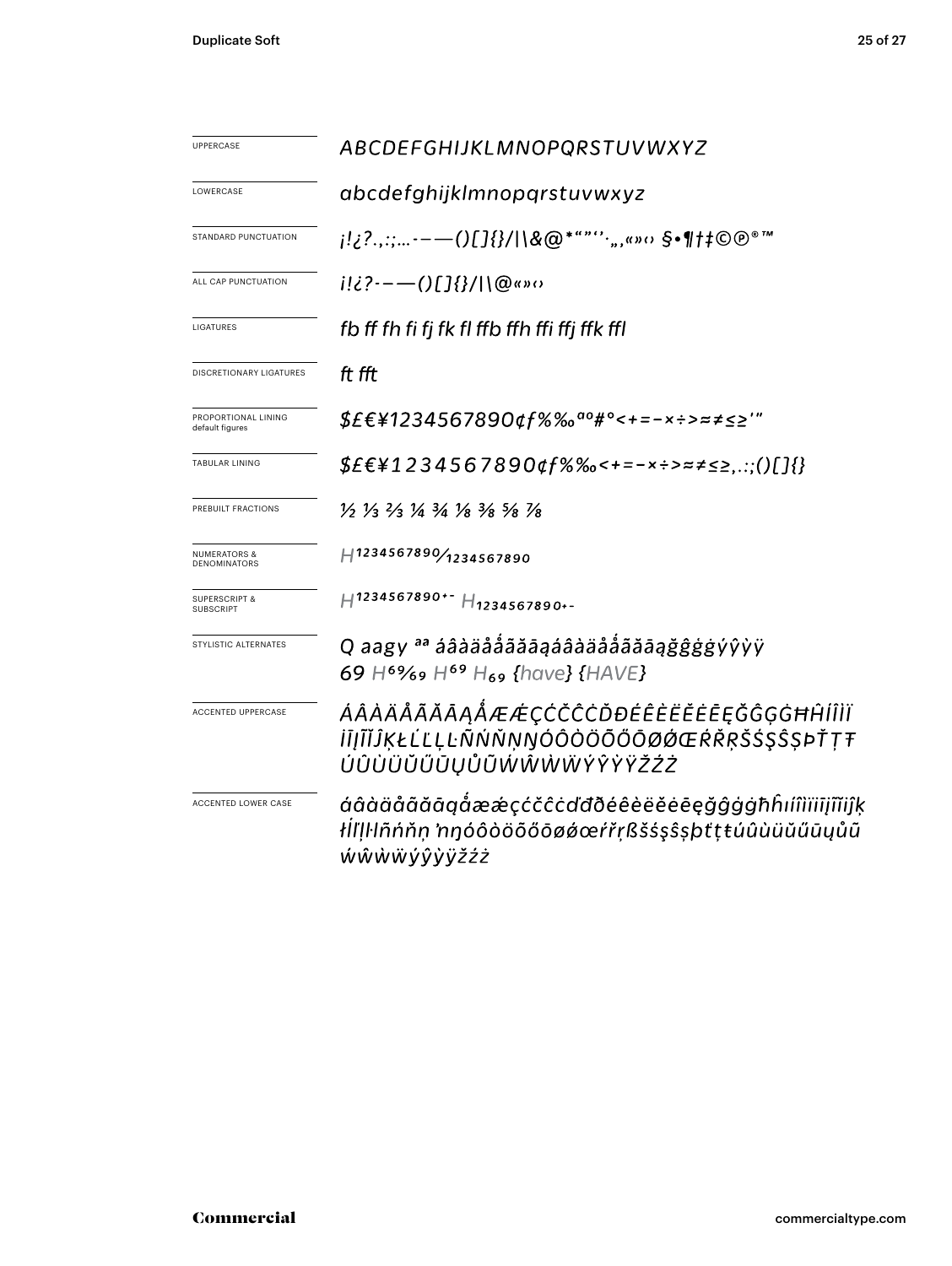| <b>OPENTYPE FEATURES</b><br>FAMILY WIDE               | DEACTIVATED                     |                                                                            | <b>ACTIVATED</b>                                   |                                  |  |
|-------------------------------------------------------|---------------------------------|----------------------------------------------------------------------------|----------------------------------------------------|----------------------------------|--|
| ALL CAPS<br>opens up spacing, moves<br>punctuation up |                                 | ¿Ham & «Eggs» @ [under] £8?                                                | ¿HAM & «EGGS» @ [UNDER] £8?                        |                                  |  |
| PROPORTIONAL LINING<br>default figures                | Sale Price:<br>Originally:      | \$3,460 €1,895<br>\$7,031 £9,215                                           | Sale Price:<br>Originally:                         | \$3,460 €1,895<br>\$7,031 £9,215 |  |
| TABULAR LINING                                        | Sale Price:<br>Originally:      | \$3,460 €1,895<br>\$7,031 £9,215                                           | Sale Price:<br>Originally:                         | \$3,460 €1,895<br>\$7,031 £9,215 |  |
| <b>FRACTIONS</b><br>ignores numeric date format       | 21/03/10 and 2 1/18 460/920     |                                                                            | 21/03/10 and 21/ <sub>18</sub> 460/ <sub>920</sub> |                                  |  |
| SUPERSCRIPT/SUPERIOR                                  | $x158 + y23 \times z18 - a4260$ |                                                                            | $x^{158} + y^{23} \times z^{18} - a^{4260}$        |                                  |  |
| SUBSCRIPT/INFERIOR                                    | x158 ÷ y23 × z18 - a4260        |                                                                            | $X_{158} \div Y_{23} \times Z_{18} - A_{4260}$     |                                  |  |
| DENOMINATOR<br>for making arbitrary fractions         |                                 | 0123456789 0123456789                                                      | 0123456789 0123456789                              |                                  |  |
| NUMERATOR<br>for making arbitrary fractions           |                                 | 0123456789 0123456789                                                      | 0123456789 0123456789                              |                                  |  |
| LANGUAGE FEATURE<br>Polski (Polish) kreska accent     |                                 | ŚLADY ŹRÓDŁA możliwość                                                     | ŚLADY ŻRÓDŁA możliwość                             |                                  |  |
| LANGUAGE FEATURE<br>Română (Romanian) s accent        |                                 | ÎNSUŞI conştiință științifice                                              | INSUȘI conștiință științifice                      |                                  |  |
| <b>OPENTYPE FEATURES</b><br><b>ROMAN &amp; ITALIC</b> | DEACTIVATED                     |                                                                            | <b>ACTIVATED</b>                                   |                                  |  |
| DISCRETIONARY LIGATURES                               |                                 | Crofters often offtake offtrack                                            | Crofters often offtake offtrack                    |                                  |  |
| STYLISTIC SET 03<br>alternate a (double story)        |                                 | 2 <sup>ª</sup> Pluralization alternatives                                  | 2 <sup>ª</sup> Pluralization alternatives          |                                  |  |
| STYLISTIC SET 04<br>alternate g                       |                                 | Foggy gilded greenery değildi                                              | Foggy gilded greenery değildi                      |                                  |  |
| STYLISTIC SET 06<br>alternate y                       |                                 | Brooklynite players yawning                                                | Brooklynite players yawning                        |                                  |  |
| STYLISTIC SET 10<br>alternate Q                       |                                 | <b>Quell Quite Quickly &amp; Quietly</b>                                   | <b>Quell Quite Quickly &amp; Quietly</b>           |                                  |  |
| STYLISTIC SET 12<br>alternate 6 9                     |                                 | Throughout 1996, the theatre                                               | Throughout 1996, the theatre                       |                                  |  |
| STYLISTIC SET 13<br>alternate { }                     |                                 | Sales of {Quilts} and {COVERS}                                             | Sales of {Quilts} and {COVERS}                     |                                  |  |
| STYLISTIC ALTERNATES<br>Illustrator/Photoshop         |                                 | 196 {Quilts} with any {COVERS}                                             | 196 {Quilts} with any {COVERS}                     |                                  |  |
| <b>OPENTYPE FEATURES</b><br>ROMAN ONLY                | DEACTIVATED                     |                                                                            |                                                    | <b>ACTIVATED</b>                 |  |
| STYLISTIC SET 01<br>alternate a (single story)        |                                 | 2 <sup>ª</sup> Pluralization alternatives                                  | 2 <sup>a</sup> Pluralization alternatives          |                                  |  |
| <b>OPENTYPE FEATURES</b><br><b>ITALIC ONLY</b>        | DEACTIVATED                     | <b>ACTIVATED</b>                                                           |                                                    |                                  |  |
| STYLISTIC SET 02<br>alternate a (double story)        |                                 | 2ª Pluralization alternatives<br>2 <sup>ª</sup> Pluralization alternatives |                                                    |                                  |  |

### Commercial commercialtype.com